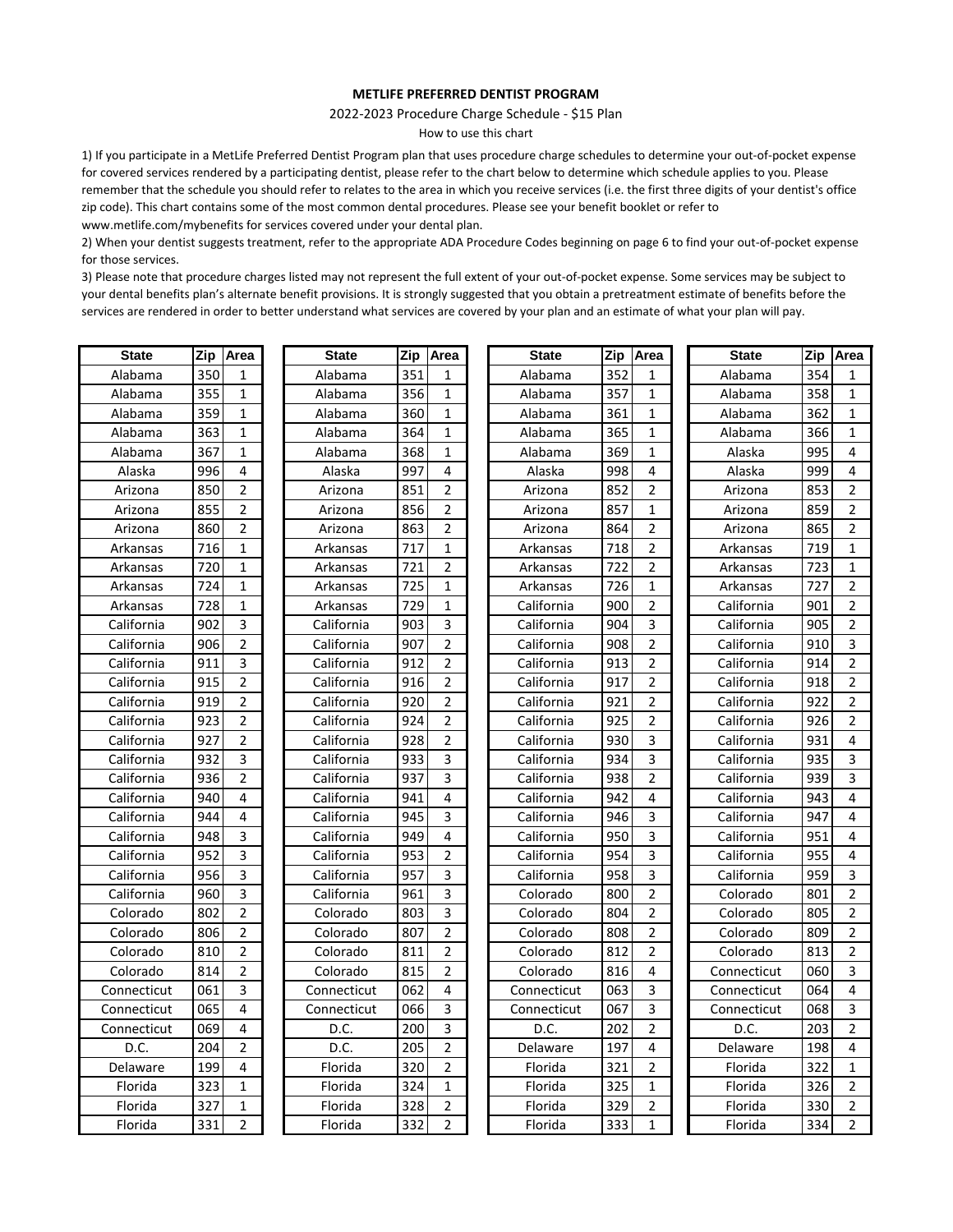| Florida       | 335 | 1              | Florida       | 336 | 1              | Florida       | 337 | 1              | Florida       | 338 | 2              |
|---------------|-----|----------------|---------------|-----|----------------|---------------|-----|----------------|---------------|-----|----------------|
| Florida       | 339 | $\overline{2}$ | Florida       | 341 | $\overline{2}$ | Florida       | 342 | $\overline{2}$ | Florida       | 344 | 2              |
| Florida       | 346 | 1              | Florida       | 347 | $\overline{2}$ | Florida       | 349 | $\overline{2}$ | Georgia       | 300 | 2              |
| Georgia       | 301 | $\overline{2}$ | Georgia       | 302 | $\overline{2}$ | Georgia       | 303 | $\overline{2}$ | Georgia       | 304 | $\overline{2}$ |
| Georgia       | 305 | $\overline{2}$ | Georgia       | 306 | $\overline{2}$ | Georgia       | 307 | $\mathbf{1}$   | Georgia       | 308 | 1              |
| Georgia       | 309 | 1              | Georgia       | 310 | $\overline{2}$ | Georgia       | 311 | $\overline{2}$ | Georgia       | 312 | 1              |
| Georgia       | 313 | 2              | Georgia       | 314 | $\overline{2}$ | Georgia       | 315 | $\overline{2}$ | Georgia       | 316 | $\overline{2}$ |
| Georgia       | 317 | 2              | Georgia       | 318 | $\overline{2}$ | Georgia       | 319 | $\overline{2}$ | Georgia       | 398 | $\overline{2}$ |
| Guam          | 969 | 4              | Hawaii        | 967 | $\overline{2}$ | Hawaii        | 968 | $\overline{2}$ | Idaho         | 832 | $\overline{2}$ |
| Idaho         | 833 | $\overline{2}$ | Idaho         | 834 | $\overline{2}$ | Idaho         | 835 | $\overline{2}$ | Idaho         | 836 | 2              |
| Idaho         | 837 | 2              | Idaho         | 838 | $\overline{2}$ | Illiniois     | 600 | $\overline{2}$ | Illiniois     | 601 | $\overline{2}$ |
| Illiniois     | 602 | $\overline{2}$ | Illiniois     | 603 | $\overline{2}$ | Illiniois     | 604 | $\overline{2}$ | Illiniois     | 605 | 2              |
| Illiniois     | 606 | 2              | Illiniois     | 607 | $\overline{2}$ | Illiniois     | 608 | $\overline{2}$ | Illiniois     | 609 | 1              |
| Illiniois     | 610 | 1              | Illiniois     | 611 | 1              | Illiniois     | 612 | $\mathbf{1}$   | Illiniois     | 613 | $\mathbf{1}$   |
| Illiniois     | 614 | 1              | Illiniois     | 615 | 1              | Illiniois     | 616 | $\mathbf{1}$   | Illiniois     | 617 | 1              |
| Illiniois     | 618 | 1              | Illiniois     | 619 | 1              | Illiniois     | 620 | $\mathbf{1}$   | Illiniois     | 622 | 1              |
| Illiniois     | 623 | $\overline{2}$ | Illiniois     | 624 | $\mathbf{1}$   | Illiniois     | 625 | $\mathbf{1}$   | Illiniois     | 626 | $\mathbf{1}$   |
| Illiniois     | 627 | $\mathbf 1$    | Illiniois     | 628 | 1              | Illiniois     | 629 | $\mathbf{1}$   | Indiana       | 460 | $\mathbf{1}$   |
| Indiana       | 461 | 1              | Indiana       | 462 | $\mathbf{1}$   | Indiana       | 463 | $\mathbf{1}$   | Indiana       | 464 | 1              |
| Indiana       | 465 | 1              | Indiana       | 466 | $\overline{2}$ | Indiana       | 467 | $\overline{2}$ | Indiana       | 468 | $\overline{2}$ |
| Indiana       | 469 | 1              | Indiana       | 470 | $\overline{2}$ | Indiana       | 471 | $\mathbf 1$    | Indiana       | 472 | 1              |
| Indiana       | 473 | 1              | Indiana       | 474 | $\mathbf{1}$   | Indiana       | 475 | 1              | Indiana       | 476 | 1              |
| Indiana       | 477 | 1              | Indiana       | 478 | $\mathbf{1}$   | Indiana       | 479 | $\overline{2}$ | lowa          | 500 | 1              |
| lowa          | 501 | 1              | lowa          | 502 | $\overline{2}$ | lowa          | 503 | $\overline{2}$ | lowa          | 504 | $\overline{2}$ |
| lowa          | 505 | $\overline{2}$ | lowa          | 506 | $\mathbf{1}$   | lowa          | 507 | $\mathbf{1}$   | lowa          | 508 | $\mathbf{1}$   |
| lowa          | 509 | $\mathbf{1}$   | lowa          | 510 | 3              | lowa          | 511 | 3              | lowa          | 512 | $\mathbf{1}$   |
| lowa          | 513 | 1              | lowa          | 514 | 1              | lowa          | 515 | $\mathbf{1}$   | lowa          | 516 | $\overline{2}$ |
| lowa          | 520 | 1              | lowa          | 521 | $\mathbf{1}$   | lowa          | 522 | $\overline{2}$ | lowa          | 523 | 1              |
| lowa          | 524 | 1              | lowa          | 525 | $\mathbf{1}$   | lowa          | 526 | $\mathbf{1}$   | lowa          | 527 | 1              |
| lowa          | 528 | 1              | Kansas        | 660 | $\overline{2}$ | Kansas        | 661 | $\mathbf{1}$   | Kansas        | 662 | 2              |
| Kansas        | 664 | 2              | Kansas        | 665 | 2              | Kansas        | 666 | $\overline{2}$ | Kansas        | 667 | 1              |
| Kansas        | 668 | 1              | Kansas        | 669 | 1              | Kansas        | 670 | $\overline{2}$ | Kansas        | 671 | $\mathbf 1$    |
| Kansas        | 672 | $\overline{2}$ | Kansas        | 673 | $\mathbf{1}$   | Kansas        | 674 | $\mathbf{1}$   | Kansas        | 675 | 1              |
| Kansas        | 676 | 1              | Kansas        | 677 | 1              | Kansas        | 678 | $\overline{2}$ | Kansas        | 679 | 1              |
| Kentucky      | 400 | 1              | Kentucky      | 401 | 1              | Kentucky      | 402 | $\mathbf{1}$   | Kentucky      | 403 | 1              |
| Kentucky      | 404 | 1              | Kentucky      | 405 | 1              | Kentucky      | 406 | $\mathbf{1}$   | Kentucky      | 407 | 1              |
| Kentucky      | 408 | $\mathbf 1$    | Kentucky      | 409 | $\mathbf 1$    | Kentucky      | 410 | $\mathbf 1$    | Kentucky      | 411 | $\mathbf 1$    |
| Kentucky      | 412 | $\mathbf{1}$   | Kentucky      | 413 | $\mathbf{1}$   | Kentucky      | 414 | $\mathbf{1}$   | Kentucky      | 415 | $\overline{2}$ |
| Kentucky      | 416 | 1              | Kentucky      | 417 | $\mathbf{1}$   | Kentucky      | 418 | $\mathbf{1}$   | Kentucky      | 420 | 2              |
| Kentucky      | 421 | 1              | Kentucky      | 422 | $\mathbf{1}$   | Kentucky      | 423 | $\mathbf{1}$   | Kentucky      | 424 | $\mathbf{1}$   |
| Kentucky      | 425 | 1              | Kentucky      | 426 | $\mathbf{1}$   | Kentucky      | 427 | $\mathbf{1}$   | Louisiana     | 700 | 1              |
| Louisiana     | 701 | 1              | Louisiana     | 703 | $\mathbf{1}$   | Louisiana     | 704 | $\mathbf{1}$   | Louisiana     | 705 | 1              |
| Louisiana     | 706 | 1              | Louisiana     | 707 | 1              | Louisiana     | 708 | 1              | Louisiana     | 710 | 1              |
| Louisiana     | 711 | 1              | Louisiana     | 712 | 1              | Louisiana     | 713 | $\mathbf{1}$   | Louisiana     | 714 | 1              |
| Maine         | 039 | 4              | Maine         | 040 | 4              | Maine         | 041 | 4              | Maine         | 042 | 4              |
| Maine         | 043 | 4              | Maine         | 044 | 3              | Maine         | 045 | 4              | Maine         | 046 | 3              |
| Maine         | 047 | 3              | Maine         | 048 | 4              | Maine         | 049 | 4              | Maryland      | 206 | $\mathbf{1}$   |
| Maryland      | 207 | 2              | Maryland      | 208 | $\overline{2}$ | Maryland      | 209 | $\overline{2}$ | Maryland      | 210 | 2              |
| Maryland      | 211 | 2              | Maryland      | 212 | $\mathbf{1}$   | Maryland      | 214 | $\overline{2}$ | Maryland      | 215 | 1              |
| Maryland      | 216 | 1              | Maryland      | 217 | 1              | Maryland      | 218 | $\mathbf{1}$   | Maryland      | 219 | $\overline{2}$ |
| Massachusetts | 010 | $\overline{2}$ | Massachusetts | 011 | 3              | Massachusetts | 012 | $\overline{2}$ | Massachusetts | 013 | $\overline{2}$ |
| Massachusetts | 014 | 3              | Massachusetts | 015 | 3              | Massachusetts | 016 | 3              | Massachusetts | 017 | 3              |
| Massachusetts | 018 | 3              | Massachusetts | 019 | 3              | Massachusetts | 020 | 3              | Massachusetts | 021 | 3              |
| Massachusetts | 022 | 3              | Massachusetts | 023 | 3              | Massachusetts | 024 | 3              | Massachusetts | 025 | 3              |
| Massachusetts | 026 | $\overline{2}$ | Massachusetts | 027 | $\overline{2}$ | Michigan      | 480 | $\overline{2}$ | Michigan      | 481 | $\overline{2}$ |
|               |     |                |               |     |                |               |     |                |               |     |                |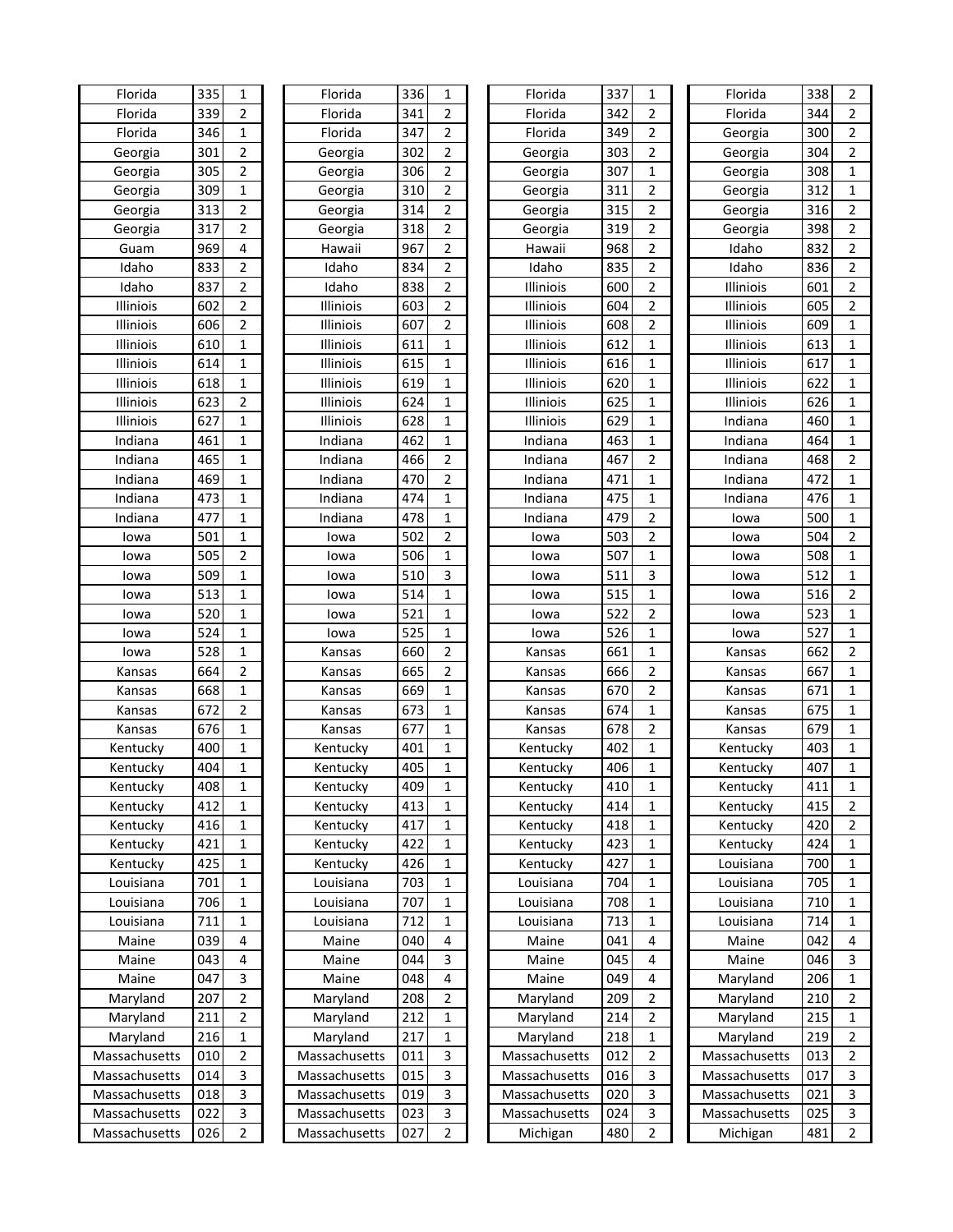| Michigan       | 482 | 2              | Michigan          | 483 | 2                       | Michigan          | 484 | 2              | Michigan          | 485 | 2              |
|----------------|-----|----------------|-------------------|-----|-------------------------|-------------------|-----|----------------|-------------------|-----|----------------|
| Michigan       | 486 | $\mathbf 1$    | Michigan          | 487 | $\mathbf{1}$            | Michigan          | 488 | $\overline{2}$ | Michigan          | 489 | $\overline{2}$ |
| Michigan       | 490 | 2              | Michigan          | 491 | 2                       | Michigan          | 492 | $\overline{2}$ | Michigan          | 493 | $\overline{2}$ |
| Michigan       | 494 | 2              | Michigan          | 495 | 2                       | Michigan          | 496 | $\overline{2}$ | Michigan          | 497 | $\overline{2}$ |
| Michigan       | 498 | 3              | Michigan          | 499 | $\overline{2}$          | Minnesota         | 550 | 3              | Minnesota         | 551 | 3              |
| Minnesota      | 553 | 3              | Minnesota         | 554 | 3                       | Minnesota         | 555 | $\overline{2}$ | Minnesota         | 556 | 2              |
| Minnesota      | 557 | $\overline{2}$ | Minnesota         | 558 | $\overline{2}$          | Minnesota         | 559 | $\overline{2}$ | Minnesota         | 560 | $\overline{2}$ |
| Minnesota      | 561 | $\mathbf{1}$   | Minnesota         | 562 | $\mathbf{1}$            | Minnesota         | 563 | $\overline{2}$ | Minnesota         | 564 | $\overline{2}$ |
| Minnesota      | 565 | $\overline{2}$ | Minnesota         | 566 | $\mathbf 1$             | Minnesota         | 567 | $\mathbf 1$    | Mississippi       | 386 | $\mathbf{1}$   |
| Mississippi    | 387 | 1              | Mississippi       | 388 | 1                       | Mississippi       | 389 | 1              | Mississippi       | 390 | 1              |
| Mississippi    | 391 | $\overline{2}$ | Mississippi       | 392 | 1                       | Mississippi       | 393 | 1              | Mississippi       | 394 | 1              |
| Mississippi    | 395 | 1              | Mississippi       | 396 | 2                       | Mississippi       | 397 | 2              | Missouri          | 630 | $\overline{2}$ |
| Missouri       | 631 | 2              | Missouri          | 632 | 1                       | Missouri          | 633 | 1              | Missouri          | 634 | $\overline{2}$ |
| Missouri       | 635 | 1              | Missouri          | 636 | 1                       | Missouri          | 637 | 1              | Missouri          | 638 | 1              |
| Missouri       | 639 | 1              | Missouri          | 640 | 1                       | Missouri          | 641 | 1              | Missouri          | 644 | $\mathbf{1}$   |
| Missouri       | 645 | $\mathbf{1}$   | Missouri          | 646 | 1                       | Missouri          | 647 | 1              | Missouri          | 648 | 1              |
| Missouri       | 649 | $\mathbf 1$    | Missouri          | 650 | 1                       | Missouri          | 651 | 1              | Missouri          | 652 | $\overline{2}$ |
| Missouri       | 653 | $\mathbf 1$    | Missouri          | 654 | 1                       | Missouri          | 655 | $\mathbf 1$    | Missouri          | 656 | 1              |
| Missouri       | 657 | 1              | Missouri          | 658 | 2                       | Montana           | 590 | 2              | Montana           | 591 | 2              |
| Montana        | 592 | $\overline{2}$ | Montana           | 593 | 2                       | Montana           | 594 | $\overline{2}$ | Montana           | 595 | 3              |
| Montana        | 596 | 3              | Montana           | 597 | 3                       | Montana           | 598 | 3              | Montana           | 599 | $\overline{2}$ |
| Nebraska       | 680 | 1              | Nebraska          | 681 | 1                       | Nebraska          | 683 | 1              | Nebraska          | 684 | $\mathbf{1}$   |
| Nebraska       | 685 | 1              | Nebraska          | 686 | 1                       | Nebraska          | 687 | 1              | Nebraska          | 688 | 1              |
| Nebraska       | 689 | $\mathbf{1}$   | Nebraska          | 690 | 1                       | Nebraska          | 691 | 1              | Nebraska          | 692 | 1              |
| Nebraska       | 693 | $\mathbf{1}$   | Nevada            | 889 | $\overline{2}$          | Nevada            | 890 | $\overline{2}$ | Nevada            | 891 | 2              |
| Nevada         | 893 | 3              | Nevada            | 894 | 4                       | Nevada            | 895 | 4              | Nevada            | 897 | 4              |
| Nevada         | 898 | 4              | New Hampshire     | 030 | 4                       | New Hampshire     | 031 | 4              | New Hampshire     | 032 | 4              |
| New Hampshire  | 033 | 4              | New Hampshire     | 034 | 4                       | New Hampshire     | 035 | 4              | New Hampshire     | 036 | 4              |
| New Hampshire  | 037 | 4              | New Hampshire     | 038 | 4                       | New Jersey        | 070 | 2              | New Jersey        | 071 | $\overline{2}$ |
| New Jersey     | 072 | 2              | New Jersey        | 073 | 2                       | New Jersey        | 074 | 3              | New Jersey        | 075 | 3              |
| New Jersey     | 076 | 3              | New Jersey        | 077 | 2                       | New Jersey        | 078 | 3              | New Jersey        | 079 | 3              |
| New Jersey     | 080 | $\overline{2}$ | New Jersey        | 081 | 2                       | <b>New Jersey</b> | 082 | 2              | New Jersey        | 083 | $\overline{2}$ |
| New Jersey     | 084 | 2              | New Jersey        | 085 | 2                       | New Jersey        | 086 | 2              | New Jersey        | 087 | $\overline{2}$ |
| New Jersey     | 088 | 3              | New Jersey        | 089 | 3                       | New Mexico        | 870 | 3              | <b>New Mexico</b> | 871 | $\overline{2}$ |
| New Mexico     | 872 | 2              | <b>New Mexico</b> | 873 | 3                       | New Mexico        | 874 | 3              | <b>New Mexico</b> | 875 | 2              |
| New Mexico     | 877 | $\overline{2}$ | New Mexico        | 878 | 3                       | New Mexico        | 879 | 2              | New Mexico        | 880 | $\overline{2}$ |
| New Mexico     | 881 | $\overline{2}$ | New Mexico        | 882 | $\overline{\mathbf{c}}$ | New Mexico        | 883 | $\mathbf 2$    | New Mexico        | 884 | $\mathbf 2$    |
| New York       | 100 | 3              | New York          | 101 | 3                       | New York          | 102 | 3              | New York          | 103 | 2              |
| New York       | 104 | 1              | New York          | 105 | 3                       | New York          | 106 | 3              | New York          | 107 | 3              |
| New York       | 108 | 3              | New York          | 109 | 2                       | New York          | 110 | $\overline{2}$ | New York          | 111 | $\overline{2}$ |
| New York       | 112 | 2              | New York          | 113 | 2                       | New York          | 114 | 2              | New York          | 115 | $\overline{2}$ |
| New York       | 116 | $\overline{2}$ | New York          | 117 | 2                       | New York          | 118 | $\overline{2}$ | New York          | 119 | $\overline{2}$ |
| New York       | 120 | 1              | New York          | 121 | 1                       | New York          | 122 | 1              | New York          | 123 | 1              |
| New York       | 124 | 1              | New York          | 125 | 1                       | New York          | 126 | 1              | New York          | 127 | $\overline{2}$ |
| New York       | 128 | 2              | New York          | 129 | 2                       | New York          | 130 | 2              | New York          | 131 | $\overline{2}$ |
| New York       | 132 | 2              | New York          | 133 | 2                       | New York          | 134 | 2              | New York          | 135 | $\overline{2}$ |
| New York       | 136 | 2              | New York          | 137 | 2                       | New York          | 138 | 2              | New York          | 139 | 2              |
| New York       | 140 | 1              | New York          | 141 | 1                       | New York          | 142 | 1              | New York          | 143 | 1              |
| New York       | 144 | 2              | New York          | 145 | 2                       | New York          | 146 | 2              | New York          | 147 | 1              |
| New York       | 148 | 1              | New York          | 149 | 1                       | North Carolina    | 270 | $\overline{2}$ | North Carolina    | 271 | 3              |
| North Carolina | 272 | 3              | North Carolina    | 273 | 3                       | North Carolina    | 274 | 3              | North Carolina    | 275 | 3              |
| North Carolina | 276 | 3              | North Carolina    | 277 | 3                       | North Carolina    | 278 | 3              | North Carolina    | 279 | 3              |
| North Carolina | 280 | 3              | North Carolina    | 281 | 3                       | North Carolina    | 282 | 3              | North Carolina    | 283 | 2              |
| North Carolina | 284 | 3              | North Carolina    | 285 | 2                       | North Carolina    | 286 | 2              | North Carolina    | 287 | 4              |
| North Carolina | 288 | 4              | North Carolina    | 289 | 4                       | North Dakota      | 580 | 3              | North Dakota      | 581 | 3              |
|                |     |                |                   |     |                         |                   |     |                |                   |     |                |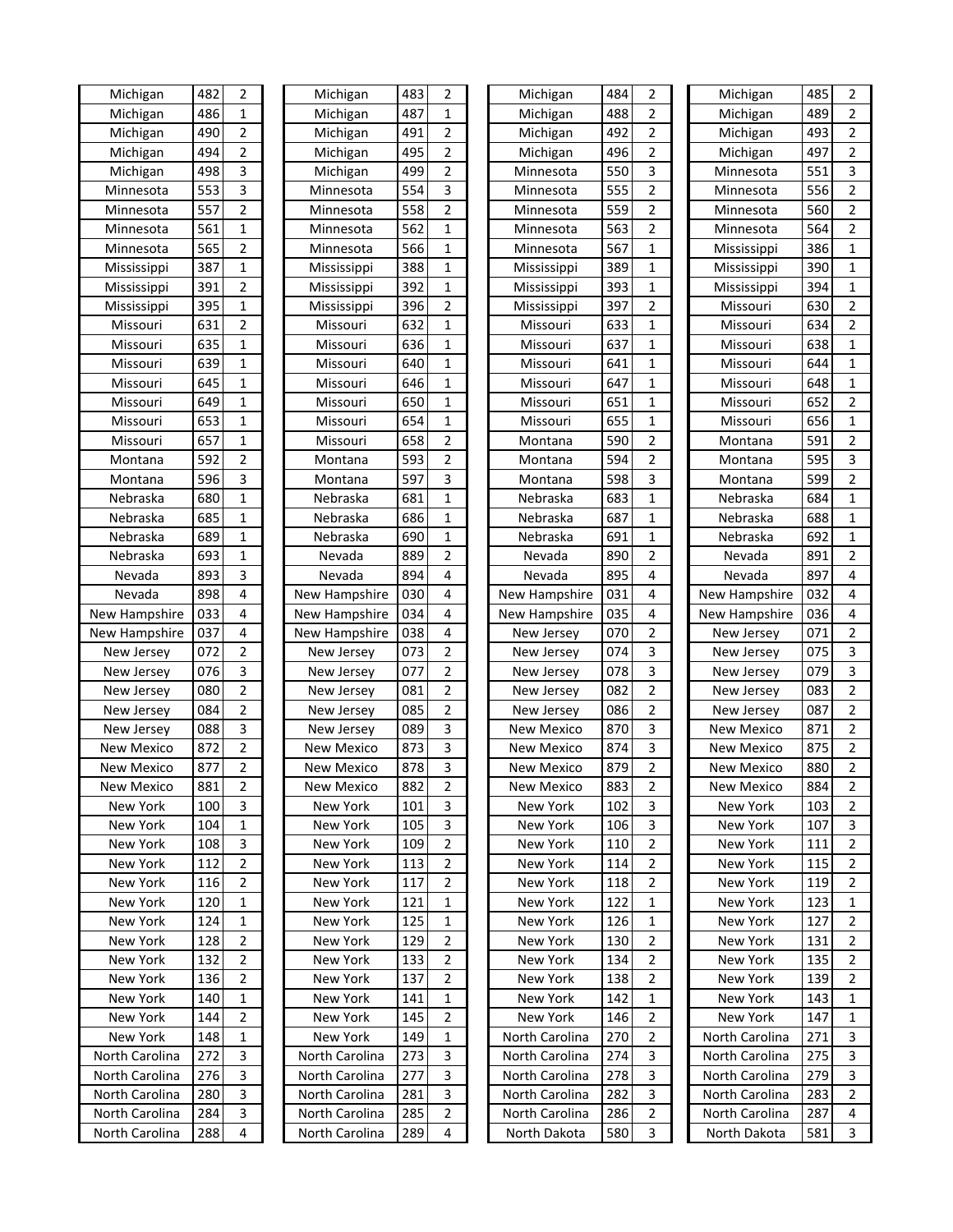| North Dakota                 | 582 | 2              | North Dakota   | 583 | 2              | North Dakota   | 584 | 3              | North Dakota                 | 585 | 2                                |
|------------------------------|-----|----------------|----------------|-----|----------------|----------------|-----|----------------|------------------------------|-----|----------------------------------|
| North Dakota                 | 586 | $\overline{2}$ | North Dakota   | 587 | $\overline{2}$ | North Dakota   | 588 | $\overline{2}$ | Ohio                         | 430 | $\mathbf{1}$                     |
| Ohio                         | 431 | $\mathbf{1}$   | Ohio           | 432 | 1              | Ohio           | 433 | $\mathbf{1}$   | Ohio                         | 434 | $\mathbf{1}$                     |
| Ohio                         | 435 | $\mathbf 1$    | Ohio           | 436 | $\mathbf 1$    | Ohio           | 437 | $\mathbf{1}$   | Ohio                         | 438 | $\mathbf{1}$                     |
| Ohio                         | 439 | $\mathbf 1$    | Ohio           | 440 | 1              | Ohio           | 441 | $\mathbf{1}$   | Ohio                         | 442 | $\mathbf{1}$                     |
| Ohio                         | 443 | $\mathbf 1$    | Ohio           | 444 | 1              | Ohio           | 445 | $\mathbf{1}$   | Ohio                         | 446 | $\mathbf{1}$                     |
| Ohio                         | 447 | $\mathbf 1$    | Ohio           | 448 | 1              | Ohio           | 449 | $\mathbf{1}$   | Ohio                         | 450 | 1                                |
| Ohio                         | 451 | $\overline{2}$ | Ohio           | 452 | 1              | Ohio           | 453 | 1              | Ohio                         | 454 | 1                                |
| Ohio                         | 455 | 1              | Ohio           | 456 | 1              | Ohio           | 457 | 2              | Ohio                         | 458 | $\overline{2}$                   |
| Ohio                         | 459 | 1              | Oklahoma       | 730 | 1              | Oklahoma       | 731 | 1              | Oklahoma                     | 733 | 1                                |
| Oklahoma                     | 734 | $\mathbf 1$    | Oklahoma       | 735 | 2              | Oklahoma       | 736 | 1              | Oklahoma                     | 737 | 1                                |
| Oklahoma                     | 738 | $\mathbf 1$    | Oklahoma       | 739 | 1              | Oklahoma       | 740 | $\mathbf 1$    | Oklahoma                     | 741 | $\mathbf{1}$                     |
| Oklahoma                     | 743 | 1              | Oklahoma       | 744 | 1              | Oklahoma       | 745 | $\mathbf 1$    | Oklahoma                     | 746 | 1                                |
| Oklahoma                     | 747 | 1              | Oklahoma       | 748 | 1              | Oklahoma       | 749 | $\mathbf 1$    | Oregon                       | 970 | 3                                |
| Oregon                       | 971 | 3              | Oregon         | 972 | 3              | Oregon         | 973 | 3              | Oregon                       | 974 | 3                                |
| Oregon                       | 975 | 3              | Oregon         | 976 | 3              | Oregon         | 977 | 3              | Oregon                       | 978 | 3                                |
| Oregon                       | 979 | 3              | Pennsylvania   | 150 | 1              | Pennsylvania   | 151 | $\mathbf 1$    | Pennsylvania                 | 152 | 1                                |
| Pennsylvania                 | 153 | $\mathbf 1$    | Pennsylvania   | 154 | 1              | Pennsylvania   | 155 | $\mathbf 1$    | Pennsylvania                 | 156 | $\mathbf{1}$                     |
| Pennsylvania                 | 157 | $\mathbf{1}$   | Pennsylvania   | 158 | 1              | Pennsylvania   | 159 | $\mathbf{1}$   | Pennsylvania                 | 160 | $\mathbf{1}$                     |
| Pennsylvania                 | 161 | $\mathbf 1$    | Pennsylvania   | 162 | $\mathbf{1}$   | Pennsylvania   | 163 | $\mathbf 1$    | Pennsylvania                 | 164 | $\mathbf{1}$                     |
| Pennsylvania                 | 165 | $\mathbf 1$    | Pennsylvania   | 166 | $\mathbf{1}$   | Pennsylvania   | 167 | $\mathbf 1$    | Pennsylvania                 | 168 | $\mathbf{1}$                     |
| Pennsylvania                 | 169 | $\overline{2}$ | Pennsylvania   | 170 | 1              | Pennsylvania   | 171 | $\mathbf 1$    | Pennsylvania                 | 172 | $\mathbf{1}$                     |
| Pennsylvania                 | 173 | $\mathbf 1$    | Pennsylvania   | 174 | 1              | Pennsylvania   | 175 | $\overline{2}$ | Pennsylvania                 | 176 | $\mathbf 2$                      |
| Pennsylvania                 | 177 | $\mathbf 2$    | Pennsylvania   | 178 | $\overline{2}$ | Pennsylvania   | 179 | $\overline{2}$ | Pennsylvania                 | 180 | 1                                |
| Pennsylvania                 | 181 | $\overline{2}$ | Pennsylvania   | 182 | 1              | Pennsylvania   | 183 | 1              | Pennsylvania                 | 184 | 1                                |
| Pennsylvania                 | 185 | 1              | Pennsylvania   | 186 | 1              | Pennsylvania   | 187 | 1              | Pennsylvania                 | 188 | 1                                |
|                              | 189 | $\overline{2}$ | Pennsylvania   | 190 | 1              | Pennsylvania   | 191 | 1              |                              | 192 | $\mathbf{1}$                     |
| Pennsylvania<br>Pennsylvania | 193 | $\overline{2}$ | Pennsylvania   | 194 | 2              | Pennsylvania   | 195 | $\overline{2}$ | Pennsylvania<br>Pennsylvania | 196 | $\overline{2}$                   |
| Puerto Rico                  | 006 | $\mathbf 1$    | Puerto Rico    | 007 | 1              | Puerto Rico    | 009 | $\mathbf 1$    | Rhode Island                 | 028 | 3                                |
| Rhode Island                 | 029 | 3              | South Carolina | 290 | $\overline{2}$ | South Carolina | 291 | $\overline{2}$ | South Carolina               | 292 | $\mathbf 2$                      |
| South Carolina               | 293 | $\overline{2}$ | South Carolina | 294 | $\overline{2}$ | South Carolina | 295 | $\overline{2}$ | South Carolina               | 296 | $\overline{2}$                   |
| South Carolina               | 297 | $\mathbf 2$    |                | 298 | $\overline{2}$ |                | 299 | $\overline{2}$ |                              | 570 |                                  |
|                              | 571 | 3              | South Carolina | 572 | 3              | South Carolina | 573 | $\overline{2}$ | South Dakota                 | 574 | $\overline{2}$<br>$\overline{2}$ |
| South Dakota                 |     |                | South Dakota   |     |                | South Dakota   | 577 |                | South Dakota                 |     |                                  |
| South Dakota                 | 575 | $\mathbf 2$    | South Dakota   | 576 | $\overline{2}$ | South Dakota   | 373 | $\overline{2}$ | Tennessee                    | 370 | 1                                |
| Tennessee                    | 371 | $\mathbf 1$    | Tennessee      | 372 | 1              | Tennessee      |     | $\overline{2}$ | Tennessee                    | 374 | $\mathbf{1}$                     |
| Tennessee                    | 375 | $\mathbf 1$    | Tennessee      | 376 | 2              | Tennessee      | 377 | $\overline{2}$ | Tennessee                    | 378 | 1                                |
| Tennessee                    | 379 | $\mathbf 1$    | Tennessee      | 380 | $\mathbf{1}$   | Tennessee      | 381 | $\mathbf 1$    | Tennessee                    | 382 | 1                                |
| Tennessee                    | 383 | 1              | Tennessee      | 384 | 1              | Tennessee      | 385 | $\mathbf{1}$   | Texas                        | 750 | 1                                |
| Texas                        | 751 | 1              | Texas          | 752 | 1              | Texas          | 753 | 1              | Texas                        | 754 | 2                                |
| Texas                        | 755 | 1              | Texas          | 756 | 1              | Texas          | 757 | 1              | Texas                        | 758 | 1                                |
| Texas                        | 759 | 1              | Texas          | 760 | 1              | Texas          | 761 | 1              | Texas                        | 762 | 1                                |
| Texas                        | 763 | 1              | Texas          | 764 | 1              | Texas          | 765 | 1              | Texas                        | 766 | 1                                |
| Texas                        | 767 | 1              | Texas          | 768 | 1              | Texas          | 769 | 1              | Texas                        | 770 | 1                                |
| Texas                        | 771 | 1              | Texas          | 772 | 1              | Texas          | 773 | 1              | Texas                        | 774 | 1                                |
| Texas                        | 775 | 1              | Texas          | 776 | 1              | Texas          | 777 | 1              | Texas                        | 778 | 1                                |
| Texas                        | 779 | 1              | Texas          | 780 | 1              | Texas          | 781 | 1              | Texas                        | 782 | 1                                |
| Texas                        | 783 | 2              | Texas          | 784 | 2              | Texas          | 785 | 1              | Texas                        | 786 | 1                                |
| Texas                        | 787 | 1              | Texas          | 788 | 1              | Texas          | 789 | 1              | Texas                        | 790 | 1                                |
| Texas                        | 791 | 1              | Texas          | 792 | 1              | Texas          | 793 | 1              | Texas                        | 794 | 1                                |
| Texas                        | 795 | 1              | Texas          | 796 | 1              | Texas          | 797 | 1              | Texas                        | 798 | 1                                |
| Texas                        | 799 | 1              | Texas          | 885 | 2              | Utah           | 840 | $\mathbf{1}$   | Utah                         | 841 | 1                                |
| Utah                         | 842 | $\mathbf{1}$   | Utah           | 843 | 1              | Utah           | 844 | $\mathbf{1}$   | Utah                         | 845 | 1                                |
| Utah                         | 846 | $\mathbf{1}$   | Utah           | 847 | 1              | Vermont        | 050 | 4              | Vermont                      | 051 | 4                                |
| Vermont                      | 052 | 3              | Vermont        | 053 | 3              | Vermont        | 054 | 3              | Vermont                      | 056 | 3                                |
| Vermont                      | 057 | 3              | Vermont        | 058 | 3              | Vermont        | 059 | 3              | Virgin Islands               | 008 | $\overline{2}$                   |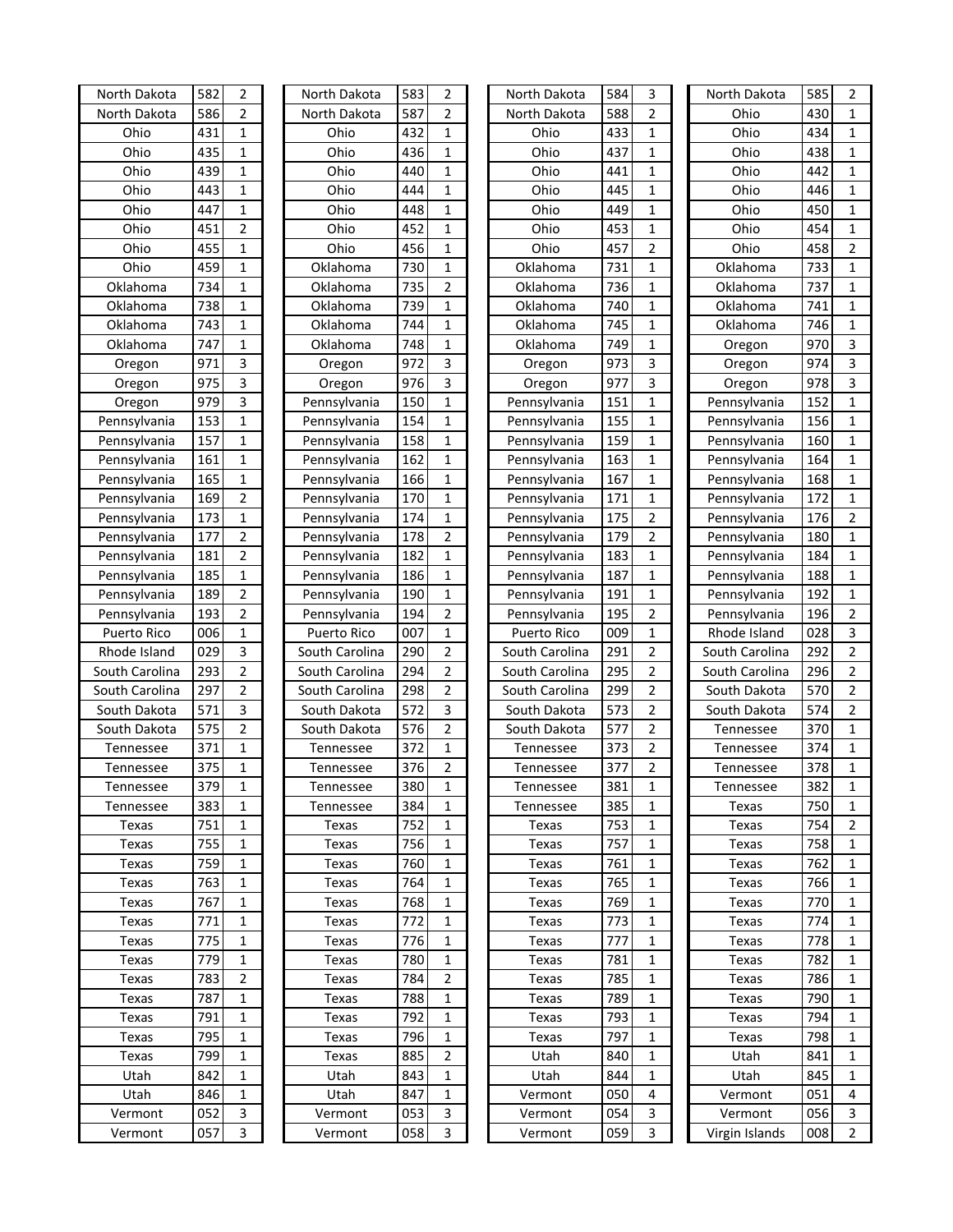| Virginia      | 201 | 2              | Virginia      | 220 | 2 | Virginia      | 221 | 2              | Virginia      | 222 | 2              |
|---------------|-----|----------------|---------------|-----|---|---------------|-----|----------------|---------------|-----|----------------|
| Virginia      | 223 | 2              | Virginia      | 224 | 1 | Virginia      | 225 | 1              | Virginia      | 226 | 2              |
| Virginia      | 227 | 1              | Virginia      | 228 | 2 | Virginia      | 229 | 2              | Virginia      | 230 | 1              |
| Virginia      | 231 | 1              | Virginia      | 232 | 1 | Virginia      | 233 | 1              | Virginia      | 234 | $\overline{2}$ |
| Virginia      | 235 | $\overline{2}$ | Virginia      | 236 | 2 | Virginia      | 237 | $\overline{2}$ | Virginia      | 238 | $\mathbf{1}$   |
| Virginia      | 239 | 1              | Virginia      | 240 | 2 | Virginia      | 241 | $\mathbf{1}$   | Virginia      | 242 | $\mathbf{1}$   |
| Virginia      | 243 | 1              | Virginia      | 244 | 1 | Virginia      | 245 | $\overline{2}$ | Virginia      | 246 | $\mathbf{1}$   |
| Washington    | 980 | 4              | Washington    | 981 | 4 | Washington    | 982 | 4              | Washington    | 983 | 3              |
| Washington    | 984 | 4              | Washington    | 985 | 3 | Washington    | 986 | 3              | Washington    | 988 | 3              |
| Washington    | 989 | 3              | Washington    | 990 | 3 | Washington    | 991 | 3              | Washington    | 992 | 3              |
| Washington    | 993 | 4              | Washington    | 994 | 3 | West Virginia | 247 | 1              | West Virginia | 248 | 1              |
| West Virginia | 249 | $\overline{2}$ | West Virginia | 250 | 1 | West Virginia | 251 | $\mathbf{1}$   | West Virginia | 252 | $\mathbf{1}$   |
| West Virginia | 253 | 1              | West Virginia | 254 | 3 | West Virginia | 255 | 1              | West Virginia | 256 | 1              |
| West Virginia | 257 | 1              | West Virginia | 258 | 2 | West Virginia | 259 | $\overline{2}$ | West Virginia | 260 | 1              |
| West Virginia | 261 | $\overline{2}$ | West Virginia | 262 | 1 | West Virginia | 263 | 1              | West Virginia | 264 | $\mathbf{1}$   |
| West Virginia | 265 | 1              | West Virginia | 266 | 1 | West Virginia | 267 | 1              | West Virginia | 268 | 1              |
| Wisconsin     | 530 | 2              | Wisconsin     | 531 | 3 | Wisconsin     | 532 | 3              | Wisconsin     | 534 | 2              |
| Wisconsin     | 535 | 3              | Wisconsin     | 537 | 4 | Wisconsin     | 538 | $\mathbf{1}$   | Wisconsin     | 539 | 1              |
| Wisconsin     | 540 | 1              | Wisconsin     | 541 | 2 | Wisconsin     | 542 | $\overline{2}$ | Wisconsin     | 543 | 4              |
| Wisconsin     | 544 | 2              | Wisconsin     | 545 | 2 | Wisconsin     | 546 | $\overline{2}$ | Wisconsin     | 547 | 2              |
| Wisconsin     | 548 | 1              | Wisconsin     | 549 | 2 | Wyoming       | 820 | $\overline{2}$ | Wyoming       | 821 | 1              |
| Wyoming       | 822 | $\mathbf{1}$   | Wyoming       | 823 | 1 | Wyoming       | 824 | 1              | Wyoming       | 825 | 2              |
| Wyoming       | 826 | 2              | Wyoming       | 827 | 1 | Wyoming       | 828 | 1              | Wyoming       | 829 | 2              |
| Wyoming       | 830 | 1              | Wyoming       | 831 | 1 |               |     |                |               |     |                |
|               |     |                |               |     |   |               |     |                |               |     |                |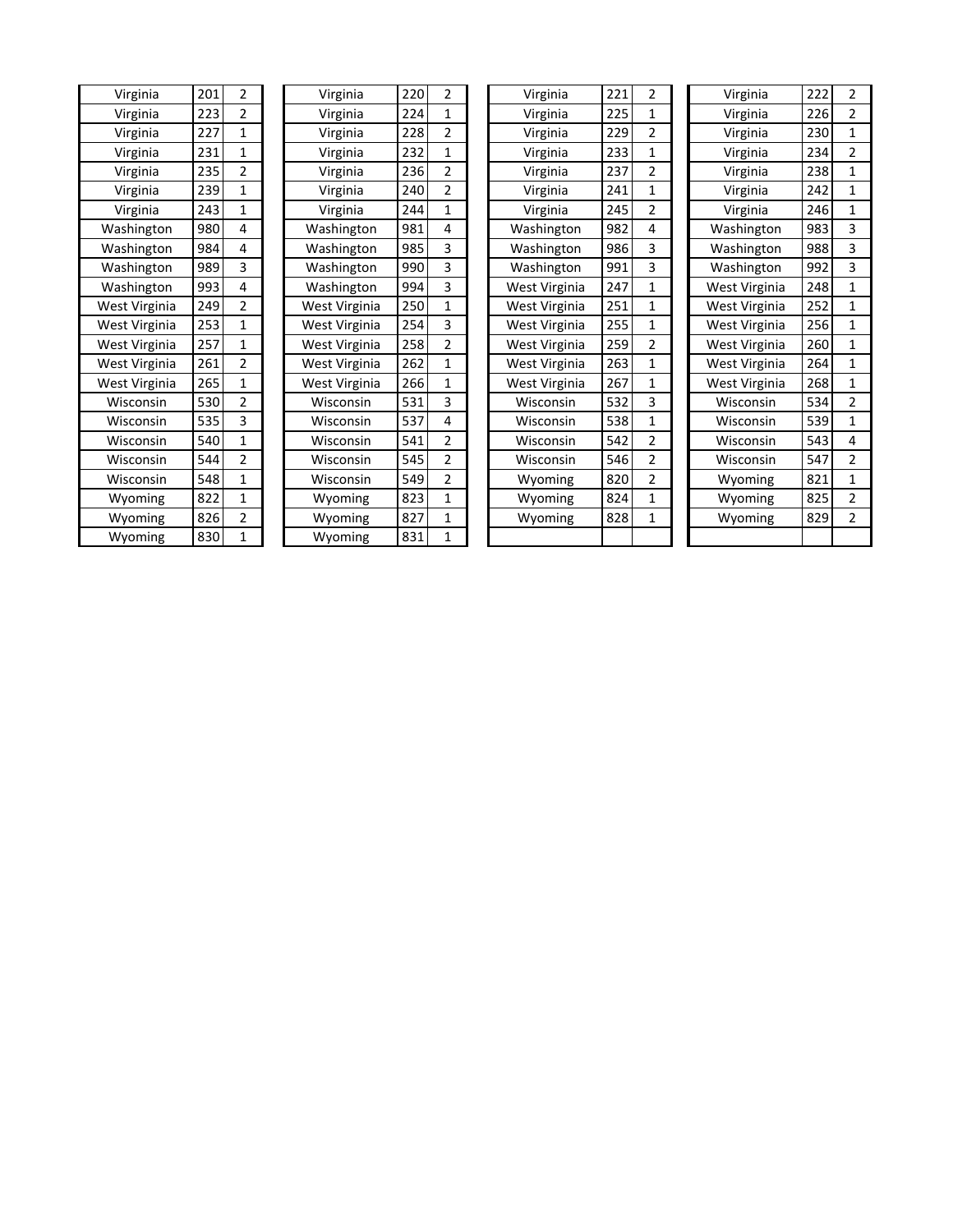| 120<br>\$0<br>\$0<br>\$0<br>\$0<br>PERIODIC ORAL EVALUATION<br>\$5<br>\$5<br>140<br>\$5<br>\$10<br>LIMITED ORAL EVALUATION<br>145<br>\$5<br>\$5<br>\$5<br>\$5<br>ORAL EVALUATION UNDER AGE OF 3<br>\$5<br>150<br>\$5<br>\$5<br>\$10<br>COMPREHENSIVE ORAL EVALUATION<br>\$10<br>\$10<br>\$15<br>160<br>EXTENSIVE ORAL EVALUATION<br>\$10<br>\$5<br>170<br>\$5<br>\$5<br>\$10<br>LIMITED ORAL RE-EVALUATION<br>\$5<br>\$5<br>180<br>COMPREHENSIVE PERIO EVALUATION<br>\$10<br>\$10<br>\$0<br>\$0<br>\$0<br>\$0<br>190<br>SCREENING OF A PATIENT<br>191<br>\$0<br>\$0<br>\$0<br>\$0<br>ASSESSMENT OF A PATIENT<br>210<br>\$10<br>\$15<br>\$15<br>\$15<br>COMPLETE SET RADIOGRAPHIC IMAGES<br>220<br>PERIAPICAL RADIOGRAPHIC IMAGE<br>\$5<br>\$10<br>\$10<br>\$10<br>\$5<br>230<br>\$5<br>\$5<br>\$5<br>ADD'L PERIAPICAL IMAGES<br>\$15<br>\$20<br>240<br>OCCLUSAL RADIOGRAPHIC IMAGE<br>\$10<br>\$15<br>250<br>EXTRAORAL 2D RADIOGRAPHIC IMAGE<br>\$20<br>\$25<br>\$30<br>\$30<br>251<br>\$20<br>\$25<br>\$30<br>\$30<br>EXTRAORAL POSTERIOR IMAGE<br>\$5<br>270<br>BITEWING - SINGLE IMAGE<br>\$0<br>\$0<br>\$5<br>272<br>\$5<br>\$5<br>\$5<br>\$5<br><b>BITEWINGS - TWO IMAGES</b><br>\$5<br>\$5<br>\$5<br>\$5<br>273<br><b>BITEWINGS - THREE IMAGES</b><br>274<br>\$5<br>\$5<br>BITEWINGS - FOUR IMAGES<br>\$5<br>\$5<br>\$5<br>\$5<br>\$5<br>277<br>\$10<br>VERTICAL BITEWINGS 7-8 IMAGES<br>290<br>\$30<br>\$35<br>\$35<br>\$40<br>SKULL/FACIAL BONE IMAGE<br>330<br>\$10<br>\$10<br>\$10<br>\$15<br>PANORAMIC RADIOGRAPHIC IMAGE<br>340<br>2D CEPHALOMETRIC IMAGE<br>\$35<br>\$40<br>\$45<br>\$45<br>364<br>CONE BEAM LESS THAN WHOLE JAW<br>\$220<br>\$255<br>\$285<br>\$315<br>365<br>\$220<br>\$255<br>\$285<br>\$315<br>CONE BEAM FULL ARCH MANDIBLE<br>\$220<br>366<br>CONE BEAM FULL ARCH MAXILLA<br>\$255<br>\$285<br>\$315<br>367<br>CONE BEAM BOTH JAWS<br>\$220<br>\$255<br>\$285<br>\$315<br>368<br>CONE BEAM - TMJ<br>\$220<br>\$255<br>\$285<br>\$315<br>\$285<br>380<br>CONE BEAM CAPT LESS THAN ONE JAW<br>\$220<br>\$255<br>\$315<br>\$220<br>381<br>CONE BEAM CAPTURE - MANDIBLE<br>\$255<br>\$285<br>\$315<br>382<br>\$220<br>\$255<br>\$285<br>\$315<br>CONE BEAM CAPTURE - MAXILLA<br>383<br>CONE BEAM CAPTURE - BOTH JAWS<br>\$220<br>\$255<br>\$285<br>\$315<br>384<br>CONE BEAM CAPTURE - TMJ SERIES<br>\$220<br>\$255<br>\$285<br>\$315<br>391<br>INTERPRETATION-DIAGNOSTIC IMAGE<br>\$10<br>\$15<br>\$15<br>\$20<br>415<br>\$15<br>\$20<br>\$25<br>\$30<br>LAB TEST<br>\$25<br>417<br>SALIVA SAMPLE COLLECTION<br>\$15<br>\$15<br>\$20<br>\$10<br>422<br>\$10<br>\$10<br>\$15<br><b>COLLECT &amp; PREP GENETIC SAMPL</b><br>\$20<br>\$20<br>460<br>PULP VITALITY TEST<br>\$15<br>\$15<br>470<br>\$45<br><b>DIAGNOSTIC CASTS</b><br>\$30<br>\$35<br>\$40<br>1110<br>\$15<br>\$15<br>\$15<br>\$15<br><b>CLEANING - ADULT</b><br>\$15<br>\$15<br>1120<br>\$15<br>\$15<br><b>CLEANING - CHILD</b><br>1206<br>\$5<br>\$5<br>\$5<br>\$10<br>TOPICAL FLUORIDE-VARNISH<br>1208<br>\$5<br>\$5<br>\$5<br>\$5<br>TOPICAL APPLICATION-FLUORIDE<br>\$15<br>\$20<br>\$20<br>1351<br>SEALANT - PER TOOTH<br>\$15<br>1352<br>\$15<br>\$15<br>\$20<br>\$20<br>PREVENTIVE RESIN RESTORATION<br>1353<br>SEALANT REPAIR-PER TOOTH<br>\$5<br>\$5<br>\$5<br>\$5<br>1354<br>\$5<br>\$10<br>\$10<br>\$10<br>INTERIM CARIES MEDICAMENT<br>1355<br>\$5<br>CARIES PREV MEDIC APPL PER TOOTH<br>\$10<br>\$10<br>\$10<br>1510<br>\$115<br>\$130<br>\$150<br>\$160<br>SPACE MAINTAINER FIXED-UNILATER<br>1516<br>\$155<br>\$180<br>\$200<br>\$220<br>SPACE MAINTAINER FIXED MAXILLARY<br>1517<br>SPACE MAINTAINER FIXED MAND<br>\$155<br>\$180<br>\$200<br>\$220<br>1520<br>SPACE MAINTAINER REM-UNILATERAL<br>\$115<br>\$130<br>\$145<br>\$160<br>1526<br>\$195<br>\$225<br>\$250<br>\$275<br>SPACE MAINTAINER REMOVABLE MAX<br>1527<br>\$195<br>\$225<br>\$250<br>SPACE MAINTAINER REMOVABLE MAND<br>\$275<br>1551<br>RECEMENT OR RE-BOND BILATERAL SPACE MAINTAINER MAXILLARY<br>\$15<br>\$20<br>\$20<br>\$25<br>1552<br>\$15<br>\$20<br>\$20<br>RECEMENT OR RE-BOND BILATERAL SPACE MAINTAINER MANDIBULAR<br>\$25<br>1553<br>\$15<br>\$20<br>\$20<br>\$25<br>RECEMENT OR RE-BOND UNILATERAL SPACE MAINTAINER PER QUADRANT<br>1575<br>\$150<br>\$115<br>\$130<br>\$160<br>DISTAL SPACE MAINTAINER FIXED<br>2140<br>\$35<br>\$40<br>\$45<br>\$55<br>ONE SURFACE AMALGAM<br>2150<br>\$40<br>\$50<br>\$55<br>\$65<br>TWO SURFACE AMALGAM<br>2160<br>THREE SURFACE AMALGAM<br>\$50<br>\$60<br>\$70<br>\$80<br>\$60<br>\$75<br>\$80<br>2161<br>\$95<br>FOUR OR MORE SURFACE AMALGAM<br>2330<br>\$45<br>\$50<br>ONE SURFACE COMPOSITE ANTERIOR<br>\$40<br>\$60<br>2331<br>\$55<br>\$65<br>TWO SURFACE COMPOSITE ANTERIOR<br>\$50<br>\$75<br>2332<br>\$60<br>\$70<br>\$80<br>\$95<br>THREE SURFACE COMPOSITE ANTERIOR<br>2335<br>\$90<br>4 OR MORE SURF COMPOSITE ANT<br>\$70<br>\$80<br>\$110<br>2390<br><b>RESIN CROWN</b><br>\$105<br>\$125<br>\$135<br>\$170 |                  | Definal Oct vices Covered Officer \$15 Copay Fight |        |        |        |        |
|-------------------------------------------------------------------------------------------------------------------------------------------------------------------------------------------------------------------------------------------------------------------------------------------------------------------------------------------------------------------------------------------------------------------------------------------------------------------------------------------------------------------------------------------------------------------------------------------------------------------------------------------------------------------------------------------------------------------------------------------------------------------------------------------------------------------------------------------------------------------------------------------------------------------------------------------------------------------------------------------------------------------------------------------------------------------------------------------------------------------------------------------------------------------------------------------------------------------------------------------------------------------------------------------------------------------------------------------------------------------------------------------------------------------------------------------------------------------------------------------------------------------------------------------------------------------------------------------------------------------------------------------------------------------------------------------------------------------------------------------------------------------------------------------------------------------------------------------------------------------------------------------------------------------------------------------------------------------------------------------------------------------------------------------------------------------------------------------------------------------------------------------------------------------------------------------------------------------------------------------------------------------------------------------------------------------------------------------------------------------------------------------------------------------------------------------------------------------------------------------------------------------------------------------------------------------------------------------------------------------------------------------------------------------------------------------------------------------------------------------------------------------------------------------------------------------------------------------------------------------------------------------------------------------------------------------------------------------------------------------------------------------------------------------------------------------------------------------------------------------------------------------------------------------------------------------------------------------------------------------------------------------------------------------------------------------------------------------------------------------------------------------------------------------------------------------------------------------------------------------------------------------------------------------------------------------------------------------------------------------------------------------------------------------------------------------------------------------------------------------------------------------------------------------------------------------------------------------------------------------------------------------------------------------------------------------------------------------------------------------------------------------------------------------------------------------------------------------------------------------------------------------------------------------------------------------------------------------------------------------------------------------------------------------------------------------------------------------------------------------------------------------------------------------------------------------------------------------------------------------------------------------------------------------------------------------------------------------------------------------------------------------------------------------------------------------------------------------------------------------------------------------------------------------------------------------------------------------------------------------------------------------------------------------------------------------------------------|------------------|----------------------------------------------------|--------|--------|--------|--------|
|                                                                                                                                                                                                                                                                                                                                                                                                                                                                                                                                                                                                                                                                                                                                                                                                                                                                                                                                                                                                                                                                                                                                                                                                                                                                                                                                                                                                                                                                                                                                                                                                                                                                                                                                                                                                                                                                                                                                                                                                                                                                                                                                                                                                                                                                                                                                                                                                                                                                                                                                                                                                                                                                                                                                                                                                                                                                                                                                                                                                                                                                                                                                                                                                                                                                                                                                                                                                                                                                                                                                                                                                                                                                                                                                                                                                                                                                                                                                                                                                                                                                                                                                                                                                                                                                                                                                                                                                                                                                                                                                                                                                                                                                                                                                                                                                                                                                                                                                                             | <b>Proc Code</b> | <b>Description</b>                                 | Area 1 | Area 2 | Area 3 | Area 4 |
|                                                                                                                                                                                                                                                                                                                                                                                                                                                                                                                                                                                                                                                                                                                                                                                                                                                                                                                                                                                                                                                                                                                                                                                                                                                                                                                                                                                                                                                                                                                                                                                                                                                                                                                                                                                                                                                                                                                                                                                                                                                                                                                                                                                                                                                                                                                                                                                                                                                                                                                                                                                                                                                                                                                                                                                                                                                                                                                                                                                                                                                                                                                                                                                                                                                                                                                                                                                                                                                                                                                                                                                                                                                                                                                                                                                                                                                                                                                                                                                                                                                                                                                                                                                                                                                                                                                                                                                                                                                                                                                                                                                                                                                                                                                                                                                                                                                                                                                                                             |                  |                                                    |        |        |        |        |
|                                                                                                                                                                                                                                                                                                                                                                                                                                                                                                                                                                                                                                                                                                                                                                                                                                                                                                                                                                                                                                                                                                                                                                                                                                                                                                                                                                                                                                                                                                                                                                                                                                                                                                                                                                                                                                                                                                                                                                                                                                                                                                                                                                                                                                                                                                                                                                                                                                                                                                                                                                                                                                                                                                                                                                                                                                                                                                                                                                                                                                                                                                                                                                                                                                                                                                                                                                                                                                                                                                                                                                                                                                                                                                                                                                                                                                                                                                                                                                                                                                                                                                                                                                                                                                                                                                                                                                                                                                                                                                                                                                                                                                                                                                                                                                                                                                                                                                                                                             |                  |                                                    |        |        |        |        |
|                                                                                                                                                                                                                                                                                                                                                                                                                                                                                                                                                                                                                                                                                                                                                                                                                                                                                                                                                                                                                                                                                                                                                                                                                                                                                                                                                                                                                                                                                                                                                                                                                                                                                                                                                                                                                                                                                                                                                                                                                                                                                                                                                                                                                                                                                                                                                                                                                                                                                                                                                                                                                                                                                                                                                                                                                                                                                                                                                                                                                                                                                                                                                                                                                                                                                                                                                                                                                                                                                                                                                                                                                                                                                                                                                                                                                                                                                                                                                                                                                                                                                                                                                                                                                                                                                                                                                                                                                                                                                                                                                                                                                                                                                                                                                                                                                                                                                                                                                             |                  |                                                    |        |        |        |        |
|                                                                                                                                                                                                                                                                                                                                                                                                                                                                                                                                                                                                                                                                                                                                                                                                                                                                                                                                                                                                                                                                                                                                                                                                                                                                                                                                                                                                                                                                                                                                                                                                                                                                                                                                                                                                                                                                                                                                                                                                                                                                                                                                                                                                                                                                                                                                                                                                                                                                                                                                                                                                                                                                                                                                                                                                                                                                                                                                                                                                                                                                                                                                                                                                                                                                                                                                                                                                                                                                                                                                                                                                                                                                                                                                                                                                                                                                                                                                                                                                                                                                                                                                                                                                                                                                                                                                                                                                                                                                                                                                                                                                                                                                                                                                                                                                                                                                                                                                                             |                  |                                                    |        |        |        |        |
|                                                                                                                                                                                                                                                                                                                                                                                                                                                                                                                                                                                                                                                                                                                                                                                                                                                                                                                                                                                                                                                                                                                                                                                                                                                                                                                                                                                                                                                                                                                                                                                                                                                                                                                                                                                                                                                                                                                                                                                                                                                                                                                                                                                                                                                                                                                                                                                                                                                                                                                                                                                                                                                                                                                                                                                                                                                                                                                                                                                                                                                                                                                                                                                                                                                                                                                                                                                                                                                                                                                                                                                                                                                                                                                                                                                                                                                                                                                                                                                                                                                                                                                                                                                                                                                                                                                                                                                                                                                                                                                                                                                                                                                                                                                                                                                                                                                                                                                                                             |                  |                                                    |        |        |        |        |
|                                                                                                                                                                                                                                                                                                                                                                                                                                                                                                                                                                                                                                                                                                                                                                                                                                                                                                                                                                                                                                                                                                                                                                                                                                                                                                                                                                                                                                                                                                                                                                                                                                                                                                                                                                                                                                                                                                                                                                                                                                                                                                                                                                                                                                                                                                                                                                                                                                                                                                                                                                                                                                                                                                                                                                                                                                                                                                                                                                                                                                                                                                                                                                                                                                                                                                                                                                                                                                                                                                                                                                                                                                                                                                                                                                                                                                                                                                                                                                                                                                                                                                                                                                                                                                                                                                                                                                                                                                                                                                                                                                                                                                                                                                                                                                                                                                                                                                                                                             |                  |                                                    |        |        |        |        |
|                                                                                                                                                                                                                                                                                                                                                                                                                                                                                                                                                                                                                                                                                                                                                                                                                                                                                                                                                                                                                                                                                                                                                                                                                                                                                                                                                                                                                                                                                                                                                                                                                                                                                                                                                                                                                                                                                                                                                                                                                                                                                                                                                                                                                                                                                                                                                                                                                                                                                                                                                                                                                                                                                                                                                                                                                                                                                                                                                                                                                                                                                                                                                                                                                                                                                                                                                                                                                                                                                                                                                                                                                                                                                                                                                                                                                                                                                                                                                                                                                                                                                                                                                                                                                                                                                                                                                                                                                                                                                                                                                                                                                                                                                                                                                                                                                                                                                                                                                             |                  |                                                    |        |        |        |        |
|                                                                                                                                                                                                                                                                                                                                                                                                                                                                                                                                                                                                                                                                                                                                                                                                                                                                                                                                                                                                                                                                                                                                                                                                                                                                                                                                                                                                                                                                                                                                                                                                                                                                                                                                                                                                                                                                                                                                                                                                                                                                                                                                                                                                                                                                                                                                                                                                                                                                                                                                                                                                                                                                                                                                                                                                                                                                                                                                                                                                                                                                                                                                                                                                                                                                                                                                                                                                                                                                                                                                                                                                                                                                                                                                                                                                                                                                                                                                                                                                                                                                                                                                                                                                                                                                                                                                                                                                                                                                                                                                                                                                                                                                                                                                                                                                                                                                                                                                                             |                  |                                                    |        |        |        |        |
|                                                                                                                                                                                                                                                                                                                                                                                                                                                                                                                                                                                                                                                                                                                                                                                                                                                                                                                                                                                                                                                                                                                                                                                                                                                                                                                                                                                                                                                                                                                                                                                                                                                                                                                                                                                                                                                                                                                                                                                                                                                                                                                                                                                                                                                                                                                                                                                                                                                                                                                                                                                                                                                                                                                                                                                                                                                                                                                                                                                                                                                                                                                                                                                                                                                                                                                                                                                                                                                                                                                                                                                                                                                                                                                                                                                                                                                                                                                                                                                                                                                                                                                                                                                                                                                                                                                                                                                                                                                                                                                                                                                                                                                                                                                                                                                                                                                                                                                                                             |                  |                                                    |        |        |        |        |
|                                                                                                                                                                                                                                                                                                                                                                                                                                                                                                                                                                                                                                                                                                                                                                                                                                                                                                                                                                                                                                                                                                                                                                                                                                                                                                                                                                                                                                                                                                                                                                                                                                                                                                                                                                                                                                                                                                                                                                                                                                                                                                                                                                                                                                                                                                                                                                                                                                                                                                                                                                                                                                                                                                                                                                                                                                                                                                                                                                                                                                                                                                                                                                                                                                                                                                                                                                                                                                                                                                                                                                                                                                                                                                                                                                                                                                                                                                                                                                                                                                                                                                                                                                                                                                                                                                                                                                                                                                                                                                                                                                                                                                                                                                                                                                                                                                                                                                                                                             |                  |                                                    |        |        |        |        |
|                                                                                                                                                                                                                                                                                                                                                                                                                                                                                                                                                                                                                                                                                                                                                                                                                                                                                                                                                                                                                                                                                                                                                                                                                                                                                                                                                                                                                                                                                                                                                                                                                                                                                                                                                                                                                                                                                                                                                                                                                                                                                                                                                                                                                                                                                                                                                                                                                                                                                                                                                                                                                                                                                                                                                                                                                                                                                                                                                                                                                                                                                                                                                                                                                                                                                                                                                                                                                                                                                                                                                                                                                                                                                                                                                                                                                                                                                                                                                                                                                                                                                                                                                                                                                                                                                                                                                                                                                                                                                                                                                                                                                                                                                                                                                                                                                                                                                                                                                             |                  |                                                    |        |        |        |        |
|                                                                                                                                                                                                                                                                                                                                                                                                                                                                                                                                                                                                                                                                                                                                                                                                                                                                                                                                                                                                                                                                                                                                                                                                                                                                                                                                                                                                                                                                                                                                                                                                                                                                                                                                                                                                                                                                                                                                                                                                                                                                                                                                                                                                                                                                                                                                                                                                                                                                                                                                                                                                                                                                                                                                                                                                                                                                                                                                                                                                                                                                                                                                                                                                                                                                                                                                                                                                                                                                                                                                                                                                                                                                                                                                                                                                                                                                                                                                                                                                                                                                                                                                                                                                                                                                                                                                                                                                                                                                                                                                                                                                                                                                                                                                                                                                                                                                                                                                                             |                  |                                                    |        |        |        |        |
|                                                                                                                                                                                                                                                                                                                                                                                                                                                                                                                                                                                                                                                                                                                                                                                                                                                                                                                                                                                                                                                                                                                                                                                                                                                                                                                                                                                                                                                                                                                                                                                                                                                                                                                                                                                                                                                                                                                                                                                                                                                                                                                                                                                                                                                                                                                                                                                                                                                                                                                                                                                                                                                                                                                                                                                                                                                                                                                                                                                                                                                                                                                                                                                                                                                                                                                                                                                                                                                                                                                                                                                                                                                                                                                                                                                                                                                                                                                                                                                                                                                                                                                                                                                                                                                                                                                                                                                                                                                                                                                                                                                                                                                                                                                                                                                                                                                                                                                                                             |                  |                                                    |        |        |        |        |
|                                                                                                                                                                                                                                                                                                                                                                                                                                                                                                                                                                                                                                                                                                                                                                                                                                                                                                                                                                                                                                                                                                                                                                                                                                                                                                                                                                                                                                                                                                                                                                                                                                                                                                                                                                                                                                                                                                                                                                                                                                                                                                                                                                                                                                                                                                                                                                                                                                                                                                                                                                                                                                                                                                                                                                                                                                                                                                                                                                                                                                                                                                                                                                                                                                                                                                                                                                                                                                                                                                                                                                                                                                                                                                                                                                                                                                                                                                                                                                                                                                                                                                                                                                                                                                                                                                                                                                                                                                                                                                                                                                                                                                                                                                                                                                                                                                                                                                                                                             |                  |                                                    |        |        |        |        |
|                                                                                                                                                                                                                                                                                                                                                                                                                                                                                                                                                                                                                                                                                                                                                                                                                                                                                                                                                                                                                                                                                                                                                                                                                                                                                                                                                                                                                                                                                                                                                                                                                                                                                                                                                                                                                                                                                                                                                                                                                                                                                                                                                                                                                                                                                                                                                                                                                                                                                                                                                                                                                                                                                                                                                                                                                                                                                                                                                                                                                                                                                                                                                                                                                                                                                                                                                                                                                                                                                                                                                                                                                                                                                                                                                                                                                                                                                                                                                                                                                                                                                                                                                                                                                                                                                                                                                                                                                                                                                                                                                                                                                                                                                                                                                                                                                                                                                                                                                             |                  |                                                    |        |        |        |        |
|                                                                                                                                                                                                                                                                                                                                                                                                                                                                                                                                                                                                                                                                                                                                                                                                                                                                                                                                                                                                                                                                                                                                                                                                                                                                                                                                                                                                                                                                                                                                                                                                                                                                                                                                                                                                                                                                                                                                                                                                                                                                                                                                                                                                                                                                                                                                                                                                                                                                                                                                                                                                                                                                                                                                                                                                                                                                                                                                                                                                                                                                                                                                                                                                                                                                                                                                                                                                                                                                                                                                                                                                                                                                                                                                                                                                                                                                                                                                                                                                                                                                                                                                                                                                                                                                                                                                                                                                                                                                                                                                                                                                                                                                                                                                                                                                                                                                                                                                                             |                  |                                                    |        |        |        |        |
|                                                                                                                                                                                                                                                                                                                                                                                                                                                                                                                                                                                                                                                                                                                                                                                                                                                                                                                                                                                                                                                                                                                                                                                                                                                                                                                                                                                                                                                                                                                                                                                                                                                                                                                                                                                                                                                                                                                                                                                                                                                                                                                                                                                                                                                                                                                                                                                                                                                                                                                                                                                                                                                                                                                                                                                                                                                                                                                                                                                                                                                                                                                                                                                                                                                                                                                                                                                                                                                                                                                                                                                                                                                                                                                                                                                                                                                                                                                                                                                                                                                                                                                                                                                                                                                                                                                                                                                                                                                                                                                                                                                                                                                                                                                                                                                                                                                                                                                                                             |                  |                                                    |        |        |        |        |
|                                                                                                                                                                                                                                                                                                                                                                                                                                                                                                                                                                                                                                                                                                                                                                                                                                                                                                                                                                                                                                                                                                                                                                                                                                                                                                                                                                                                                                                                                                                                                                                                                                                                                                                                                                                                                                                                                                                                                                                                                                                                                                                                                                                                                                                                                                                                                                                                                                                                                                                                                                                                                                                                                                                                                                                                                                                                                                                                                                                                                                                                                                                                                                                                                                                                                                                                                                                                                                                                                                                                                                                                                                                                                                                                                                                                                                                                                                                                                                                                                                                                                                                                                                                                                                                                                                                                                                                                                                                                                                                                                                                                                                                                                                                                                                                                                                                                                                                                                             |                  |                                                    |        |        |        |        |
|                                                                                                                                                                                                                                                                                                                                                                                                                                                                                                                                                                                                                                                                                                                                                                                                                                                                                                                                                                                                                                                                                                                                                                                                                                                                                                                                                                                                                                                                                                                                                                                                                                                                                                                                                                                                                                                                                                                                                                                                                                                                                                                                                                                                                                                                                                                                                                                                                                                                                                                                                                                                                                                                                                                                                                                                                                                                                                                                                                                                                                                                                                                                                                                                                                                                                                                                                                                                                                                                                                                                                                                                                                                                                                                                                                                                                                                                                                                                                                                                                                                                                                                                                                                                                                                                                                                                                                                                                                                                                                                                                                                                                                                                                                                                                                                                                                                                                                                                                             |                  |                                                    |        |        |        |        |
|                                                                                                                                                                                                                                                                                                                                                                                                                                                                                                                                                                                                                                                                                                                                                                                                                                                                                                                                                                                                                                                                                                                                                                                                                                                                                                                                                                                                                                                                                                                                                                                                                                                                                                                                                                                                                                                                                                                                                                                                                                                                                                                                                                                                                                                                                                                                                                                                                                                                                                                                                                                                                                                                                                                                                                                                                                                                                                                                                                                                                                                                                                                                                                                                                                                                                                                                                                                                                                                                                                                                                                                                                                                                                                                                                                                                                                                                                                                                                                                                                                                                                                                                                                                                                                                                                                                                                                                                                                                                                                                                                                                                                                                                                                                                                                                                                                                                                                                                                             |                  |                                                    |        |        |        |        |
|                                                                                                                                                                                                                                                                                                                                                                                                                                                                                                                                                                                                                                                                                                                                                                                                                                                                                                                                                                                                                                                                                                                                                                                                                                                                                                                                                                                                                                                                                                                                                                                                                                                                                                                                                                                                                                                                                                                                                                                                                                                                                                                                                                                                                                                                                                                                                                                                                                                                                                                                                                                                                                                                                                                                                                                                                                                                                                                                                                                                                                                                                                                                                                                                                                                                                                                                                                                                                                                                                                                                                                                                                                                                                                                                                                                                                                                                                                                                                                                                                                                                                                                                                                                                                                                                                                                                                                                                                                                                                                                                                                                                                                                                                                                                                                                                                                                                                                                                                             |                  |                                                    |        |        |        |        |
|                                                                                                                                                                                                                                                                                                                                                                                                                                                                                                                                                                                                                                                                                                                                                                                                                                                                                                                                                                                                                                                                                                                                                                                                                                                                                                                                                                                                                                                                                                                                                                                                                                                                                                                                                                                                                                                                                                                                                                                                                                                                                                                                                                                                                                                                                                                                                                                                                                                                                                                                                                                                                                                                                                                                                                                                                                                                                                                                                                                                                                                                                                                                                                                                                                                                                                                                                                                                                                                                                                                                                                                                                                                                                                                                                                                                                                                                                                                                                                                                                                                                                                                                                                                                                                                                                                                                                                                                                                                                                                                                                                                                                                                                                                                                                                                                                                                                                                                                                             |                  |                                                    |        |        |        |        |
|                                                                                                                                                                                                                                                                                                                                                                                                                                                                                                                                                                                                                                                                                                                                                                                                                                                                                                                                                                                                                                                                                                                                                                                                                                                                                                                                                                                                                                                                                                                                                                                                                                                                                                                                                                                                                                                                                                                                                                                                                                                                                                                                                                                                                                                                                                                                                                                                                                                                                                                                                                                                                                                                                                                                                                                                                                                                                                                                                                                                                                                                                                                                                                                                                                                                                                                                                                                                                                                                                                                                                                                                                                                                                                                                                                                                                                                                                                                                                                                                                                                                                                                                                                                                                                                                                                                                                                                                                                                                                                                                                                                                                                                                                                                                                                                                                                                                                                                                                             |                  |                                                    |        |        |        |        |
|                                                                                                                                                                                                                                                                                                                                                                                                                                                                                                                                                                                                                                                                                                                                                                                                                                                                                                                                                                                                                                                                                                                                                                                                                                                                                                                                                                                                                                                                                                                                                                                                                                                                                                                                                                                                                                                                                                                                                                                                                                                                                                                                                                                                                                                                                                                                                                                                                                                                                                                                                                                                                                                                                                                                                                                                                                                                                                                                                                                                                                                                                                                                                                                                                                                                                                                                                                                                                                                                                                                                                                                                                                                                                                                                                                                                                                                                                                                                                                                                                                                                                                                                                                                                                                                                                                                                                                                                                                                                                                                                                                                                                                                                                                                                                                                                                                                                                                                                                             |                  |                                                    |        |        |        |        |
|                                                                                                                                                                                                                                                                                                                                                                                                                                                                                                                                                                                                                                                                                                                                                                                                                                                                                                                                                                                                                                                                                                                                                                                                                                                                                                                                                                                                                                                                                                                                                                                                                                                                                                                                                                                                                                                                                                                                                                                                                                                                                                                                                                                                                                                                                                                                                                                                                                                                                                                                                                                                                                                                                                                                                                                                                                                                                                                                                                                                                                                                                                                                                                                                                                                                                                                                                                                                                                                                                                                                                                                                                                                                                                                                                                                                                                                                                                                                                                                                                                                                                                                                                                                                                                                                                                                                                                                                                                                                                                                                                                                                                                                                                                                                                                                                                                                                                                                                                             |                  |                                                    |        |        |        |        |
|                                                                                                                                                                                                                                                                                                                                                                                                                                                                                                                                                                                                                                                                                                                                                                                                                                                                                                                                                                                                                                                                                                                                                                                                                                                                                                                                                                                                                                                                                                                                                                                                                                                                                                                                                                                                                                                                                                                                                                                                                                                                                                                                                                                                                                                                                                                                                                                                                                                                                                                                                                                                                                                                                                                                                                                                                                                                                                                                                                                                                                                                                                                                                                                                                                                                                                                                                                                                                                                                                                                                                                                                                                                                                                                                                                                                                                                                                                                                                                                                                                                                                                                                                                                                                                                                                                                                                                                                                                                                                                                                                                                                                                                                                                                                                                                                                                                                                                                                                             |                  |                                                    |        |        |        |        |
|                                                                                                                                                                                                                                                                                                                                                                                                                                                                                                                                                                                                                                                                                                                                                                                                                                                                                                                                                                                                                                                                                                                                                                                                                                                                                                                                                                                                                                                                                                                                                                                                                                                                                                                                                                                                                                                                                                                                                                                                                                                                                                                                                                                                                                                                                                                                                                                                                                                                                                                                                                                                                                                                                                                                                                                                                                                                                                                                                                                                                                                                                                                                                                                                                                                                                                                                                                                                                                                                                                                                                                                                                                                                                                                                                                                                                                                                                                                                                                                                                                                                                                                                                                                                                                                                                                                                                                                                                                                                                                                                                                                                                                                                                                                                                                                                                                                                                                                                                             |                  |                                                    |        |        |        |        |
|                                                                                                                                                                                                                                                                                                                                                                                                                                                                                                                                                                                                                                                                                                                                                                                                                                                                                                                                                                                                                                                                                                                                                                                                                                                                                                                                                                                                                                                                                                                                                                                                                                                                                                                                                                                                                                                                                                                                                                                                                                                                                                                                                                                                                                                                                                                                                                                                                                                                                                                                                                                                                                                                                                                                                                                                                                                                                                                                                                                                                                                                                                                                                                                                                                                                                                                                                                                                                                                                                                                                                                                                                                                                                                                                                                                                                                                                                                                                                                                                                                                                                                                                                                                                                                                                                                                                                                                                                                                                                                                                                                                                                                                                                                                                                                                                                                                                                                                                                             |                  |                                                    |        |        |        |        |
|                                                                                                                                                                                                                                                                                                                                                                                                                                                                                                                                                                                                                                                                                                                                                                                                                                                                                                                                                                                                                                                                                                                                                                                                                                                                                                                                                                                                                                                                                                                                                                                                                                                                                                                                                                                                                                                                                                                                                                                                                                                                                                                                                                                                                                                                                                                                                                                                                                                                                                                                                                                                                                                                                                                                                                                                                                                                                                                                                                                                                                                                                                                                                                                                                                                                                                                                                                                                                                                                                                                                                                                                                                                                                                                                                                                                                                                                                                                                                                                                                                                                                                                                                                                                                                                                                                                                                                                                                                                                                                                                                                                                                                                                                                                                                                                                                                                                                                                                                             |                  |                                                    |        |        |        |        |
|                                                                                                                                                                                                                                                                                                                                                                                                                                                                                                                                                                                                                                                                                                                                                                                                                                                                                                                                                                                                                                                                                                                                                                                                                                                                                                                                                                                                                                                                                                                                                                                                                                                                                                                                                                                                                                                                                                                                                                                                                                                                                                                                                                                                                                                                                                                                                                                                                                                                                                                                                                                                                                                                                                                                                                                                                                                                                                                                                                                                                                                                                                                                                                                                                                                                                                                                                                                                                                                                                                                                                                                                                                                                                                                                                                                                                                                                                                                                                                                                                                                                                                                                                                                                                                                                                                                                                                                                                                                                                                                                                                                                                                                                                                                                                                                                                                                                                                                                                             |                  |                                                    |        |        |        |        |
|                                                                                                                                                                                                                                                                                                                                                                                                                                                                                                                                                                                                                                                                                                                                                                                                                                                                                                                                                                                                                                                                                                                                                                                                                                                                                                                                                                                                                                                                                                                                                                                                                                                                                                                                                                                                                                                                                                                                                                                                                                                                                                                                                                                                                                                                                                                                                                                                                                                                                                                                                                                                                                                                                                                                                                                                                                                                                                                                                                                                                                                                                                                                                                                                                                                                                                                                                                                                                                                                                                                                                                                                                                                                                                                                                                                                                                                                                                                                                                                                                                                                                                                                                                                                                                                                                                                                                                                                                                                                                                                                                                                                                                                                                                                                                                                                                                                                                                                                                             |                  |                                                    |        |        |        |        |
|                                                                                                                                                                                                                                                                                                                                                                                                                                                                                                                                                                                                                                                                                                                                                                                                                                                                                                                                                                                                                                                                                                                                                                                                                                                                                                                                                                                                                                                                                                                                                                                                                                                                                                                                                                                                                                                                                                                                                                                                                                                                                                                                                                                                                                                                                                                                                                                                                                                                                                                                                                                                                                                                                                                                                                                                                                                                                                                                                                                                                                                                                                                                                                                                                                                                                                                                                                                                                                                                                                                                                                                                                                                                                                                                                                                                                                                                                                                                                                                                                                                                                                                                                                                                                                                                                                                                                                                                                                                                                                                                                                                                                                                                                                                                                                                                                                                                                                                                                             |                  |                                                    |        |        |        |        |
|                                                                                                                                                                                                                                                                                                                                                                                                                                                                                                                                                                                                                                                                                                                                                                                                                                                                                                                                                                                                                                                                                                                                                                                                                                                                                                                                                                                                                                                                                                                                                                                                                                                                                                                                                                                                                                                                                                                                                                                                                                                                                                                                                                                                                                                                                                                                                                                                                                                                                                                                                                                                                                                                                                                                                                                                                                                                                                                                                                                                                                                                                                                                                                                                                                                                                                                                                                                                                                                                                                                                                                                                                                                                                                                                                                                                                                                                                                                                                                                                                                                                                                                                                                                                                                                                                                                                                                                                                                                                                                                                                                                                                                                                                                                                                                                                                                                                                                                                                             |                  |                                                    |        |        |        |        |
|                                                                                                                                                                                                                                                                                                                                                                                                                                                                                                                                                                                                                                                                                                                                                                                                                                                                                                                                                                                                                                                                                                                                                                                                                                                                                                                                                                                                                                                                                                                                                                                                                                                                                                                                                                                                                                                                                                                                                                                                                                                                                                                                                                                                                                                                                                                                                                                                                                                                                                                                                                                                                                                                                                                                                                                                                                                                                                                                                                                                                                                                                                                                                                                                                                                                                                                                                                                                                                                                                                                                                                                                                                                                                                                                                                                                                                                                                                                                                                                                                                                                                                                                                                                                                                                                                                                                                                                                                                                                                                                                                                                                                                                                                                                                                                                                                                                                                                                                                             |                  |                                                    |        |        |        |        |
|                                                                                                                                                                                                                                                                                                                                                                                                                                                                                                                                                                                                                                                                                                                                                                                                                                                                                                                                                                                                                                                                                                                                                                                                                                                                                                                                                                                                                                                                                                                                                                                                                                                                                                                                                                                                                                                                                                                                                                                                                                                                                                                                                                                                                                                                                                                                                                                                                                                                                                                                                                                                                                                                                                                                                                                                                                                                                                                                                                                                                                                                                                                                                                                                                                                                                                                                                                                                                                                                                                                                                                                                                                                                                                                                                                                                                                                                                                                                                                                                                                                                                                                                                                                                                                                                                                                                                                                                                                                                                                                                                                                                                                                                                                                                                                                                                                                                                                                                                             |                  |                                                    |        |        |        |        |
|                                                                                                                                                                                                                                                                                                                                                                                                                                                                                                                                                                                                                                                                                                                                                                                                                                                                                                                                                                                                                                                                                                                                                                                                                                                                                                                                                                                                                                                                                                                                                                                                                                                                                                                                                                                                                                                                                                                                                                                                                                                                                                                                                                                                                                                                                                                                                                                                                                                                                                                                                                                                                                                                                                                                                                                                                                                                                                                                                                                                                                                                                                                                                                                                                                                                                                                                                                                                                                                                                                                                                                                                                                                                                                                                                                                                                                                                                                                                                                                                                                                                                                                                                                                                                                                                                                                                                                                                                                                                                                                                                                                                                                                                                                                                                                                                                                                                                                                                                             |                  |                                                    |        |        |        |        |
|                                                                                                                                                                                                                                                                                                                                                                                                                                                                                                                                                                                                                                                                                                                                                                                                                                                                                                                                                                                                                                                                                                                                                                                                                                                                                                                                                                                                                                                                                                                                                                                                                                                                                                                                                                                                                                                                                                                                                                                                                                                                                                                                                                                                                                                                                                                                                                                                                                                                                                                                                                                                                                                                                                                                                                                                                                                                                                                                                                                                                                                                                                                                                                                                                                                                                                                                                                                                                                                                                                                                                                                                                                                                                                                                                                                                                                                                                                                                                                                                                                                                                                                                                                                                                                                                                                                                                                                                                                                                                                                                                                                                                                                                                                                                                                                                                                                                                                                                                             |                  |                                                    |        |        |        |        |
|                                                                                                                                                                                                                                                                                                                                                                                                                                                                                                                                                                                                                                                                                                                                                                                                                                                                                                                                                                                                                                                                                                                                                                                                                                                                                                                                                                                                                                                                                                                                                                                                                                                                                                                                                                                                                                                                                                                                                                                                                                                                                                                                                                                                                                                                                                                                                                                                                                                                                                                                                                                                                                                                                                                                                                                                                                                                                                                                                                                                                                                                                                                                                                                                                                                                                                                                                                                                                                                                                                                                                                                                                                                                                                                                                                                                                                                                                                                                                                                                                                                                                                                                                                                                                                                                                                                                                                                                                                                                                                                                                                                                                                                                                                                                                                                                                                                                                                                                                             |                  |                                                    |        |        |        |        |
|                                                                                                                                                                                                                                                                                                                                                                                                                                                                                                                                                                                                                                                                                                                                                                                                                                                                                                                                                                                                                                                                                                                                                                                                                                                                                                                                                                                                                                                                                                                                                                                                                                                                                                                                                                                                                                                                                                                                                                                                                                                                                                                                                                                                                                                                                                                                                                                                                                                                                                                                                                                                                                                                                                                                                                                                                                                                                                                                                                                                                                                                                                                                                                                                                                                                                                                                                                                                                                                                                                                                                                                                                                                                                                                                                                                                                                                                                                                                                                                                                                                                                                                                                                                                                                                                                                                                                                                                                                                                                                                                                                                                                                                                                                                                                                                                                                                                                                                                                             |                  |                                                    |        |        |        |        |
|                                                                                                                                                                                                                                                                                                                                                                                                                                                                                                                                                                                                                                                                                                                                                                                                                                                                                                                                                                                                                                                                                                                                                                                                                                                                                                                                                                                                                                                                                                                                                                                                                                                                                                                                                                                                                                                                                                                                                                                                                                                                                                                                                                                                                                                                                                                                                                                                                                                                                                                                                                                                                                                                                                                                                                                                                                                                                                                                                                                                                                                                                                                                                                                                                                                                                                                                                                                                                                                                                                                                                                                                                                                                                                                                                                                                                                                                                                                                                                                                                                                                                                                                                                                                                                                                                                                                                                                                                                                                                                                                                                                                                                                                                                                                                                                                                                                                                                                                                             |                  |                                                    |        |        |        |        |
|                                                                                                                                                                                                                                                                                                                                                                                                                                                                                                                                                                                                                                                                                                                                                                                                                                                                                                                                                                                                                                                                                                                                                                                                                                                                                                                                                                                                                                                                                                                                                                                                                                                                                                                                                                                                                                                                                                                                                                                                                                                                                                                                                                                                                                                                                                                                                                                                                                                                                                                                                                                                                                                                                                                                                                                                                                                                                                                                                                                                                                                                                                                                                                                                                                                                                                                                                                                                                                                                                                                                                                                                                                                                                                                                                                                                                                                                                                                                                                                                                                                                                                                                                                                                                                                                                                                                                                                                                                                                                                                                                                                                                                                                                                                                                                                                                                                                                                                                                             |                  |                                                    |        |        |        |        |
|                                                                                                                                                                                                                                                                                                                                                                                                                                                                                                                                                                                                                                                                                                                                                                                                                                                                                                                                                                                                                                                                                                                                                                                                                                                                                                                                                                                                                                                                                                                                                                                                                                                                                                                                                                                                                                                                                                                                                                                                                                                                                                                                                                                                                                                                                                                                                                                                                                                                                                                                                                                                                                                                                                                                                                                                                                                                                                                                                                                                                                                                                                                                                                                                                                                                                                                                                                                                                                                                                                                                                                                                                                                                                                                                                                                                                                                                                                                                                                                                                                                                                                                                                                                                                                                                                                                                                                                                                                                                                                                                                                                                                                                                                                                                                                                                                                                                                                                                                             |                  |                                                    |        |        |        |        |
|                                                                                                                                                                                                                                                                                                                                                                                                                                                                                                                                                                                                                                                                                                                                                                                                                                                                                                                                                                                                                                                                                                                                                                                                                                                                                                                                                                                                                                                                                                                                                                                                                                                                                                                                                                                                                                                                                                                                                                                                                                                                                                                                                                                                                                                                                                                                                                                                                                                                                                                                                                                                                                                                                                                                                                                                                                                                                                                                                                                                                                                                                                                                                                                                                                                                                                                                                                                                                                                                                                                                                                                                                                                                                                                                                                                                                                                                                                                                                                                                                                                                                                                                                                                                                                                                                                                                                                                                                                                                                                                                                                                                                                                                                                                                                                                                                                                                                                                                                             |                  |                                                    |        |        |        |        |
|                                                                                                                                                                                                                                                                                                                                                                                                                                                                                                                                                                                                                                                                                                                                                                                                                                                                                                                                                                                                                                                                                                                                                                                                                                                                                                                                                                                                                                                                                                                                                                                                                                                                                                                                                                                                                                                                                                                                                                                                                                                                                                                                                                                                                                                                                                                                                                                                                                                                                                                                                                                                                                                                                                                                                                                                                                                                                                                                                                                                                                                                                                                                                                                                                                                                                                                                                                                                                                                                                                                                                                                                                                                                                                                                                                                                                                                                                                                                                                                                                                                                                                                                                                                                                                                                                                                                                                                                                                                                                                                                                                                                                                                                                                                                                                                                                                                                                                                                                             |                  |                                                    |        |        |        |        |
|                                                                                                                                                                                                                                                                                                                                                                                                                                                                                                                                                                                                                                                                                                                                                                                                                                                                                                                                                                                                                                                                                                                                                                                                                                                                                                                                                                                                                                                                                                                                                                                                                                                                                                                                                                                                                                                                                                                                                                                                                                                                                                                                                                                                                                                                                                                                                                                                                                                                                                                                                                                                                                                                                                                                                                                                                                                                                                                                                                                                                                                                                                                                                                                                                                                                                                                                                                                                                                                                                                                                                                                                                                                                                                                                                                                                                                                                                                                                                                                                                                                                                                                                                                                                                                                                                                                                                                                                                                                                                                                                                                                                                                                                                                                                                                                                                                                                                                                                                             |                  |                                                    |        |        |        |        |
|                                                                                                                                                                                                                                                                                                                                                                                                                                                                                                                                                                                                                                                                                                                                                                                                                                                                                                                                                                                                                                                                                                                                                                                                                                                                                                                                                                                                                                                                                                                                                                                                                                                                                                                                                                                                                                                                                                                                                                                                                                                                                                                                                                                                                                                                                                                                                                                                                                                                                                                                                                                                                                                                                                                                                                                                                                                                                                                                                                                                                                                                                                                                                                                                                                                                                                                                                                                                                                                                                                                                                                                                                                                                                                                                                                                                                                                                                                                                                                                                                                                                                                                                                                                                                                                                                                                                                                                                                                                                                                                                                                                                                                                                                                                                                                                                                                                                                                                                                             |                  |                                                    |        |        |        |        |
|                                                                                                                                                                                                                                                                                                                                                                                                                                                                                                                                                                                                                                                                                                                                                                                                                                                                                                                                                                                                                                                                                                                                                                                                                                                                                                                                                                                                                                                                                                                                                                                                                                                                                                                                                                                                                                                                                                                                                                                                                                                                                                                                                                                                                                                                                                                                                                                                                                                                                                                                                                                                                                                                                                                                                                                                                                                                                                                                                                                                                                                                                                                                                                                                                                                                                                                                                                                                                                                                                                                                                                                                                                                                                                                                                                                                                                                                                                                                                                                                                                                                                                                                                                                                                                                                                                                                                                                                                                                                                                                                                                                                                                                                                                                                                                                                                                                                                                                                                             |                  |                                                    |        |        |        |        |
|                                                                                                                                                                                                                                                                                                                                                                                                                                                                                                                                                                                                                                                                                                                                                                                                                                                                                                                                                                                                                                                                                                                                                                                                                                                                                                                                                                                                                                                                                                                                                                                                                                                                                                                                                                                                                                                                                                                                                                                                                                                                                                                                                                                                                                                                                                                                                                                                                                                                                                                                                                                                                                                                                                                                                                                                                                                                                                                                                                                                                                                                                                                                                                                                                                                                                                                                                                                                                                                                                                                                                                                                                                                                                                                                                                                                                                                                                                                                                                                                                                                                                                                                                                                                                                                                                                                                                                                                                                                                                                                                                                                                                                                                                                                                                                                                                                                                                                                                                             |                  |                                                    |        |        |        |        |
|                                                                                                                                                                                                                                                                                                                                                                                                                                                                                                                                                                                                                                                                                                                                                                                                                                                                                                                                                                                                                                                                                                                                                                                                                                                                                                                                                                                                                                                                                                                                                                                                                                                                                                                                                                                                                                                                                                                                                                                                                                                                                                                                                                                                                                                                                                                                                                                                                                                                                                                                                                                                                                                                                                                                                                                                                                                                                                                                                                                                                                                                                                                                                                                                                                                                                                                                                                                                                                                                                                                                                                                                                                                                                                                                                                                                                                                                                                                                                                                                                                                                                                                                                                                                                                                                                                                                                                                                                                                                                                                                                                                                                                                                                                                                                                                                                                                                                                                                                             |                  |                                                    |        |        |        |        |
|                                                                                                                                                                                                                                                                                                                                                                                                                                                                                                                                                                                                                                                                                                                                                                                                                                                                                                                                                                                                                                                                                                                                                                                                                                                                                                                                                                                                                                                                                                                                                                                                                                                                                                                                                                                                                                                                                                                                                                                                                                                                                                                                                                                                                                                                                                                                                                                                                                                                                                                                                                                                                                                                                                                                                                                                                                                                                                                                                                                                                                                                                                                                                                                                                                                                                                                                                                                                                                                                                                                                                                                                                                                                                                                                                                                                                                                                                                                                                                                                                                                                                                                                                                                                                                                                                                                                                                                                                                                                                                                                                                                                                                                                                                                                                                                                                                                                                                                                                             |                  |                                                    |        |        |        |        |
|                                                                                                                                                                                                                                                                                                                                                                                                                                                                                                                                                                                                                                                                                                                                                                                                                                                                                                                                                                                                                                                                                                                                                                                                                                                                                                                                                                                                                                                                                                                                                                                                                                                                                                                                                                                                                                                                                                                                                                                                                                                                                                                                                                                                                                                                                                                                                                                                                                                                                                                                                                                                                                                                                                                                                                                                                                                                                                                                                                                                                                                                                                                                                                                                                                                                                                                                                                                                                                                                                                                                                                                                                                                                                                                                                                                                                                                                                                                                                                                                                                                                                                                                                                                                                                                                                                                                                                                                                                                                                                                                                                                                                                                                                                                                                                                                                                                                                                                                                             |                  |                                                    |        |        |        |        |
|                                                                                                                                                                                                                                                                                                                                                                                                                                                                                                                                                                                                                                                                                                                                                                                                                                                                                                                                                                                                                                                                                                                                                                                                                                                                                                                                                                                                                                                                                                                                                                                                                                                                                                                                                                                                                                                                                                                                                                                                                                                                                                                                                                                                                                                                                                                                                                                                                                                                                                                                                                                                                                                                                                                                                                                                                                                                                                                                                                                                                                                                                                                                                                                                                                                                                                                                                                                                                                                                                                                                                                                                                                                                                                                                                                                                                                                                                                                                                                                                                                                                                                                                                                                                                                                                                                                                                                                                                                                                                                                                                                                                                                                                                                                                                                                                                                                                                                                                                             |                  |                                                    |        |        |        |        |
|                                                                                                                                                                                                                                                                                                                                                                                                                                                                                                                                                                                                                                                                                                                                                                                                                                                                                                                                                                                                                                                                                                                                                                                                                                                                                                                                                                                                                                                                                                                                                                                                                                                                                                                                                                                                                                                                                                                                                                                                                                                                                                                                                                                                                                                                                                                                                                                                                                                                                                                                                                                                                                                                                                                                                                                                                                                                                                                                                                                                                                                                                                                                                                                                                                                                                                                                                                                                                                                                                                                                                                                                                                                                                                                                                                                                                                                                                                                                                                                                                                                                                                                                                                                                                                                                                                                                                                                                                                                                                                                                                                                                                                                                                                                                                                                                                                                                                                                                                             |                  |                                                    |        |        |        |        |
|                                                                                                                                                                                                                                                                                                                                                                                                                                                                                                                                                                                                                                                                                                                                                                                                                                                                                                                                                                                                                                                                                                                                                                                                                                                                                                                                                                                                                                                                                                                                                                                                                                                                                                                                                                                                                                                                                                                                                                                                                                                                                                                                                                                                                                                                                                                                                                                                                                                                                                                                                                                                                                                                                                                                                                                                                                                                                                                                                                                                                                                                                                                                                                                                                                                                                                                                                                                                                                                                                                                                                                                                                                                                                                                                                                                                                                                                                                                                                                                                                                                                                                                                                                                                                                                                                                                                                                                                                                                                                                                                                                                                                                                                                                                                                                                                                                                                                                                                                             |                  |                                                    |        |        |        |        |
|                                                                                                                                                                                                                                                                                                                                                                                                                                                                                                                                                                                                                                                                                                                                                                                                                                                                                                                                                                                                                                                                                                                                                                                                                                                                                                                                                                                                                                                                                                                                                                                                                                                                                                                                                                                                                                                                                                                                                                                                                                                                                                                                                                                                                                                                                                                                                                                                                                                                                                                                                                                                                                                                                                                                                                                                                                                                                                                                                                                                                                                                                                                                                                                                                                                                                                                                                                                                                                                                                                                                                                                                                                                                                                                                                                                                                                                                                                                                                                                                                                                                                                                                                                                                                                                                                                                                                                                                                                                                                                                                                                                                                                                                                                                                                                                                                                                                                                                                                             |                  |                                                    |        |        |        |        |
|                                                                                                                                                                                                                                                                                                                                                                                                                                                                                                                                                                                                                                                                                                                                                                                                                                                                                                                                                                                                                                                                                                                                                                                                                                                                                                                                                                                                                                                                                                                                                                                                                                                                                                                                                                                                                                                                                                                                                                                                                                                                                                                                                                                                                                                                                                                                                                                                                                                                                                                                                                                                                                                                                                                                                                                                                                                                                                                                                                                                                                                                                                                                                                                                                                                                                                                                                                                                                                                                                                                                                                                                                                                                                                                                                                                                                                                                                                                                                                                                                                                                                                                                                                                                                                                                                                                                                                                                                                                                                                                                                                                                                                                                                                                                                                                                                                                                                                                                                             |                  |                                                    |        |        |        |        |
|                                                                                                                                                                                                                                                                                                                                                                                                                                                                                                                                                                                                                                                                                                                                                                                                                                                                                                                                                                                                                                                                                                                                                                                                                                                                                                                                                                                                                                                                                                                                                                                                                                                                                                                                                                                                                                                                                                                                                                                                                                                                                                                                                                                                                                                                                                                                                                                                                                                                                                                                                                                                                                                                                                                                                                                                                                                                                                                                                                                                                                                                                                                                                                                                                                                                                                                                                                                                                                                                                                                                                                                                                                                                                                                                                                                                                                                                                                                                                                                                                                                                                                                                                                                                                                                                                                                                                                                                                                                                                                                                                                                                                                                                                                                                                                                                                                                                                                                                                             |                  |                                                    |        |        |        |        |
|                                                                                                                                                                                                                                                                                                                                                                                                                                                                                                                                                                                                                                                                                                                                                                                                                                                                                                                                                                                                                                                                                                                                                                                                                                                                                                                                                                                                                                                                                                                                                                                                                                                                                                                                                                                                                                                                                                                                                                                                                                                                                                                                                                                                                                                                                                                                                                                                                                                                                                                                                                                                                                                                                                                                                                                                                                                                                                                                                                                                                                                                                                                                                                                                                                                                                                                                                                                                                                                                                                                                                                                                                                                                                                                                                                                                                                                                                                                                                                                                                                                                                                                                                                                                                                                                                                                                                                                                                                                                                                                                                                                                                                                                                                                                                                                                                                                                                                                                                             |                  |                                                    |        |        |        |        |
|                                                                                                                                                                                                                                                                                                                                                                                                                                                                                                                                                                                                                                                                                                                                                                                                                                                                                                                                                                                                                                                                                                                                                                                                                                                                                                                                                                                                                                                                                                                                                                                                                                                                                                                                                                                                                                                                                                                                                                                                                                                                                                                                                                                                                                                                                                                                                                                                                                                                                                                                                                                                                                                                                                                                                                                                                                                                                                                                                                                                                                                                                                                                                                                                                                                                                                                                                                                                                                                                                                                                                                                                                                                                                                                                                                                                                                                                                                                                                                                                                                                                                                                                                                                                                                                                                                                                                                                                                                                                                                                                                                                                                                                                                                                                                                                                                                                                                                                                                             |                  |                                                    |        |        |        |        |
|                                                                                                                                                                                                                                                                                                                                                                                                                                                                                                                                                                                                                                                                                                                                                                                                                                                                                                                                                                                                                                                                                                                                                                                                                                                                                                                                                                                                                                                                                                                                                                                                                                                                                                                                                                                                                                                                                                                                                                                                                                                                                                                                                                                                                                                                                                                                                                                                                                                                                                                                                                                                                                                                                                                                                                                                                                                                                                                                                                                                                                                                                                                                                                                                                                                                                                                                                                                                                                                                                                                                                                                                                                                                                                                                                                                                                                                                                                                                                                                                                                                                                                                                                                                                                                                                                                                                                                                                                                                                                                                                                                                                                                                                                                                                                                                                                                                                                                                                                             |                  |                                                    |        |        |        |        |
|                                                                                                                                                                                                                                                                                                                                                                                                                                                                                                                                                                                                                                                                                                                                                                                                                                                                                                                                                                                                                                                                                                                                                                                                                                                                                                                                                                                                                                                                                                                                                                                                                                                                                                                                                                                                                                                                                                                                                                                                                                                                                                                                                                                                                                                                                                                                                                                                                                                                                                                                                                                                                                                                                                                                                                                                                                                                                                                                                                                                                                                                                                                                                                                                                                                                                                                                                                                                                                                                                                                                                                                                                                                                                                                                                                                                                                                                                                                                                                                                                                                                                                                                                                                                                                                                                                                                                                                                                                                                                                                                                                                                                                                                                                                                                                                                                                                                                                                                                             |                  |                                                    |        |        |        |        |
|                                                                                                                                                                                                                                                                                                                                                                                                                                                                                                                                                                                                                                                                                                                                                                                                                                                                                                                                                                                                                                                                                                                                                                                                                                                                                                                                                                                                                                                                                                                                                                                                                                                                                                                                                                                                                                                                                                                                                                                                                                                                                                                                                                                                                                                                                                                                                                                                                                                                                                                                                                                                                                                                                                                                                                                                                                                                                                                                                                                                                                                                                                                                                                                                                                                                                                                                                                                                                                                                                                                                                                                                                                                                                                                                                                                                                                                                                                                                                                                                                                                                                                                                                                                                                                                                                                                                                                                                                                                                                                                                                                                                                                                                                                                                                                                                                                                                                                                                                             |                  |                                                    |        |        |        |        |
|                                                                                                                                                                                                                                                                                                                                                                                                                                                                                                                                                                                                                                                                                                                                                                                                                                                                                                                                                                                                                                                                                                                                                                                                                                                                                                                                                                                                                                                                                                                                                                                                                                                                                                                                                                                                                                                                                                                                                                                                                                                                                                                                                                                                                                                                                                                                                                                                                                                                                                                                                                                                                                                                                                                                                                                                                                                                                                                                                                                                                                                                                                                                                                                                                                                                                                                                                                                                                                                                                                                                                                                                                                                                                                                                                                                                                                                                                                                                                                                                                                                                                                                                                                                                                                                                                                                                                                                                                                                                                                                                                                                                                                                                                                                                                                                                                                                                                                                                                             |                  |                                                    |        |        |        |        |
|                                                                                                                                                                                                                                                                                                                                                                                                                                                                                                                                                                                                                                                                                                                                                                                                                                                                                                                                                                                                                                                                                                                                                                                                                                                                                                                                                                                                                                                                                                                                                                                                                                                                                                                                                                                                                                                                                                                                                                                                                                                                                                                                                                                                                                                                                                                                                                                                                                                                                                                                                                                                                                                                                                                                                                                                                                                                                                                                                                                                                                                                                                                                                                                                                                                                                                                                                                                                                                                                                                                                                                                                                                                                                                                                                                                                                                                                                                                                                                                                                                                                                                                                                                                                                                                                                                                                                                                                                                                                                                                                                                                                                                                                                                                                                                                                                                                                                                                                                             |                  |                                                    |        |        |        |        |
|                                                                                                                                                                                                                                                                                                                                                                                                                                                                                                                                                                                                                                                                                                                                                                                                                                                                                                                                                                                                                                                                                                                                                                                                                                                                                                                                                                                                                                                                                                                                                                                                                                                                                                                                                                                                                                                                                                                                                                                                                                                                                                                                                                                                                                                                                                                                                                                                                                                                                                                                                                                                                                                                                                                                                                                                                                                                                                                                                                                                                                                                                                                                                                                                                                                                                                                                                                                                                                                                                                                                                                                                                                                                                                                                                                                                                                                                                                                                                                                                                                                                                                                                                                                                                                                                                                                                                                                                                                                                                                                                                                                                                                                                                                                                                                                                                                                                                                                                                             |                  |                                                    |        |        |        |        |
|                                                                                                                                                                                                                                                                                                                                                                                                                                                                                                                                                                                                                                                                                                                                                                                                                                                                                                                                                                                                                                                                                                                                                                                                                                                                                                                                                                                                                                                                                                                                                                                                                                                                                                                                                                                                                                                                                                                                                                                                                                                                                                                                                                                                                                                                                                                                                                                                                                                                                                                                                                                                                                                                                                                                                                                                                                                                                                                                                                                                                                                                                                                                                                                                                                                                                                                                                                                                                                                                                                                                                                                                                                                                                                                                                                                                                                                                                                                                                                                                                                                                                                                                                                                                                                                                                                                                                                                                                                                                                                                                                                                                                                                                                                                                                                                                                                                                                                                                                             |                  |                                                    |        |        |        |        |
|                                                                                                                                                                                                                                                                                                                                                                                                                                                                                                                                                                                                                                                                                                                                                                                                                                                                                                                                                                                                                                                                                                                                                                                                                                                                                                                                                                                                                                                                                                                                                                                                                                                                                                                                                                                                                                                                                                                                                                                                                                                                                                                                                                                                                                                                                                                                                                                                                                                                                                                                                                                                                                                                                                                                                                                                                                                                                                                                                                                                                                                                                                                                                                                                                                                                                                                                                                                                                                                                                                                                                                                                                                                                                                                                                                                                                                                                                                                                                                                                                                                                                                                                                                                                                                                                                                                                                                                                                                                                                                                                                                                                                                                                                                                                                                                                                                                                                                                                                             |                  |                                                    |        |        |        |        |
|                                                                                                                                                                                                                                                                                                                                                                                                                                                                                                                                                                                                                                                                                                                                                                                                                                                                                                                                                                                                                                                                                                                                                                                                                                                                                                                                                                                                                                                                                                                                                                                                                                                                                                                                                                                                                                                                                                                                                                                                                                                                                                                                                                                                                                                                                                                                                                                                                                                                                                                                                                                                                                                                                                                                                                                                                                                                                                                                                                                                                                                                                                                                                                                                                                                                                                                                                                                                                                                                                                                                                                                                                                                                                                                                                                                                                                                                                                                                                                                                                                                                                                                                                                                                                                                                                                                                                                                                                                                                                                                                                                                                                                                                                                                                                                                                                                                                                                                                                             |                  |                                                    |        |        |        |        |
|                                                                                                                                                                                                                                                                                                                                                                                                                                                                                                                                                                                                                                                                                                                                                                                                                                                                                                                                                                                                                                                                                                                                                                                                                                                                                                                                                                                                                                                                                                                                                                                                                                                                                                                                                                                                                                                                                                                                                                                                                                                                                                                                                                                                                                                                                                                                                                                                                                                                                                                                                                                                                                                                                                                                                                                                                                                                                                                                                                                                                                                                                                                                                                                                                                                                                                                                                                                                                                                                                                                                                                                                                                                                                                                                                                                                                                                                                                                                                                                                                                                                                                                                                                                                                                                                                                                                                                                                                                                                                                                                                                                                                                                                                                                                                                                                                                                                                                                                                             |                  |                                                    |        |        |        |        |
|                                                                                                                                                                                                                                                                                                                                                                                                                                                                                                                                                                                                                                                                                                                                                                                                                                                                                                                                                                                                                                                                                                                                                                                                                                                                                                                                                                                                                                                                                                                                                                                                                                                                                                                                                                                                                                                                                                                                                                                                                                                                                                                                                                                                                                                                                                                                                                                                                                                                                                                                                                                                                                                                                                                                                                                                                                                                                                                                                                                                                                                                                                                                                                                                                                                                                                                                                                                                                                                                                                                                                                                                                                                                                                                                                                                                                                                                                                                                                                                                                                                                                                                                                                                                                                                                                                                                                                                                                                                                                                                                                                                                                                                                                                                                                                                                                                                                                                                                                             | 2391             | ONE SURFACE COMPOSITE POSTERIOR                    | \$40   | \$50   | \$55   | \$65   |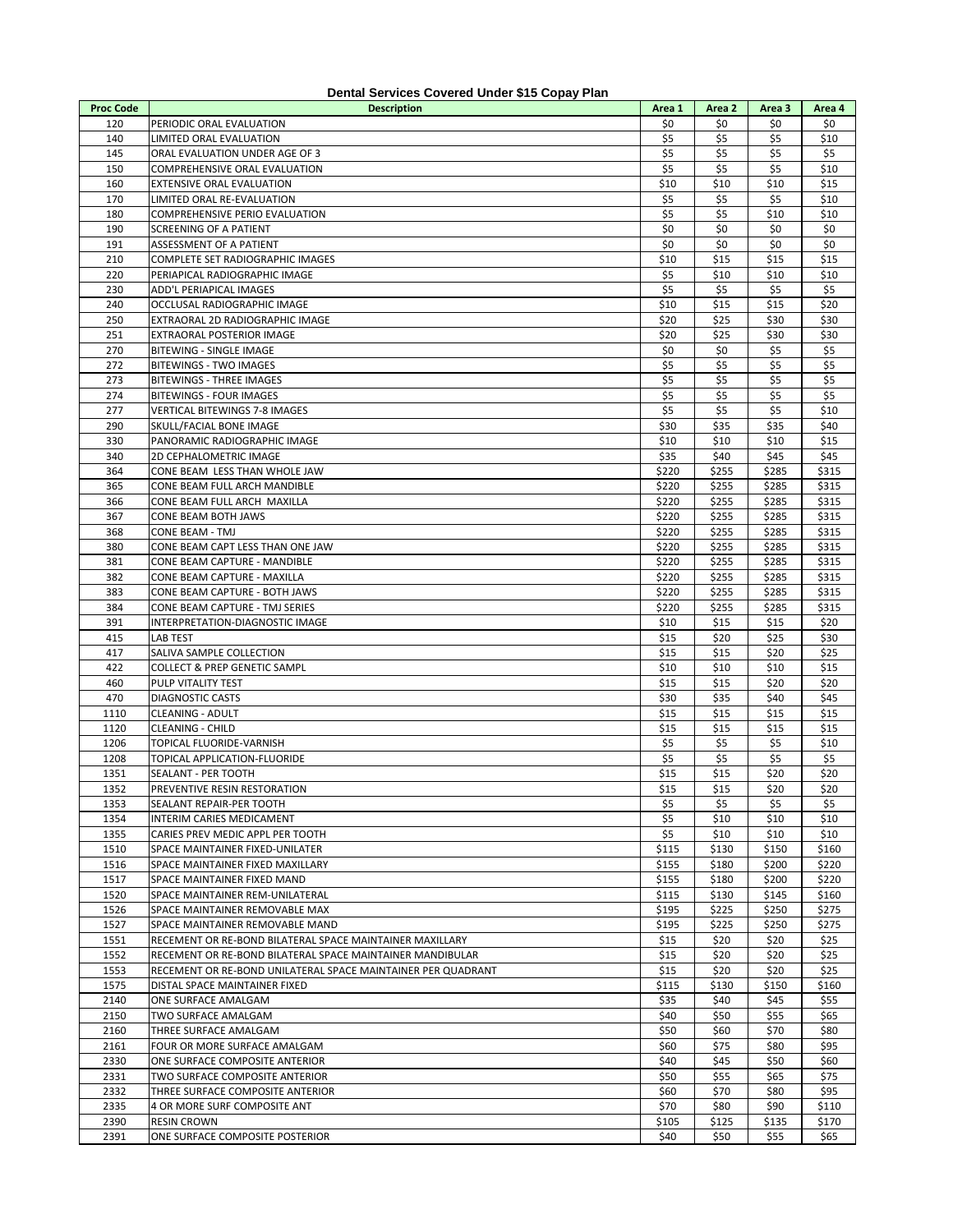|                  | Dental Services Covered Under \$15 Copay Plan              |                |                |                |                |
|------------------|------------------------------------------------------------|----------------|----------------|----------------|----------------|
| <b>Proc Code</b> | <b>Description</b>                                         | Area 1         | Area 2         | Area 3         | Area 4         |
| 2392             | TWO SURFACE COMPOSITE POSTERIOR                            | \$55           | \$65           | \$70           | \$85           |
| 2393             | 3 SURFACE COMPOSITE POSTERIOR                              | \$65           | \$75           | \$90           | \$105          |
| 2394             | 4 OR MORE SURF COMPOSITE POST                              | \$70           | \$85           | \$95           | \$120          |
| 2410             | 1 SURFACE GOLD FOIL                                        | \$125          | \$145          | \$165          | \$185          |
| 2420             | 2 SURFACE GOLD FOIL                                        | \$180          | \$205          | \$230          | \$255          |
| 2430             | 3 SURFACE GOLD FOIL                                        | \$215          | \$245          | \$275          | \$305          |
| 2510             | ONE SURFACE METALLIC INLAY                                 | \$260          | \$295          | \$335          | \$385          |
| 2520             | TWO SURFACE METALLIC INLAY                                 | \$320          | \$370          | \$415          | \$470          |
| 2530             | THREE SURFACE METALLIC INLAY                               | \$335          | \$390          | \$440          | \$495          |
| 2542<br>2543     | TWO SURFACE METALLIC ONLAY<br>THREE SURFACE METALLIC ONLAY | \$395<br>\$405 | \$460<br>\$470 | \$510<br>\$525 | \$580<br>\$590 |
| 2544             | 4 OR MORE SURF. METALLIC ONLAY                             | \$425          | \$500          | \$560          | \$625          |
| 2610             | ONE SURFACE PORCELAIN INLAY                                | \$310          | \$350          | \$395          | \$455          |
| 2620             | 2 SURFACE PORCELAIN INLAY                                  | \$340          | \$385          | \$435          | \$500          |
| 2630             | 3 OR MORE SURF. PORCELAIN INLAY                            | \$395          | \$450          | \$510          | \$570          |
| 2642             | 2 SURFACES - PORCELAIN ONLAY                               | \$470          | \$540          | \$605          | \$670          |
| 2643             | 3 SURFACES - PORCELAIN ONLAY                               | \$480          | \$555          | \$625          | \$685          |
| 2644             | 4 OR MORE SURF. PORCELAIN ONLAY                            | \$495          | \$565          | \$635          | \$700          |
| 2650             | 1 SURFACE COMPOSITE/RESIN INLAY                            | \$235          | \$265          | \$300          | \$330          |
| 2651             | 2 SURFACE COMPOSITE/RESIN INLAY                            | \$275          | \$310          | \$350          | \$395          |
| 2652             | 3 OR MORE SURF COMP/RESIN INLAY                            | \$300          | \$350          | \$390          | \$430          |
| 2662             | 2 SURFACE COMPOSITE/RESIN ONLAY                            | \$370          | \$420          | \$485          | \$540          |
| 2663             | 3 SURFACE COMPOSITE/RESIN ONLAY                            | \$375          | \$430          | \$485          | \$550          |
| 2664             | 4 OR MORE SURF COMP/RESIN ONLAY                            | \$385          | \$445          | \$495          | \$560          |
| 2710             | <b>RESIN CROWN (INDIRECT)</b>                              | \$170          | \$215          | \$230          | \$265          |
| 2712             | CROWN 3/4 RESIN BASED INDIRECT                             | \$165          | \$195          | \$215          | \$250          |
| 2720             | CROWN RESIN W/HIGH NOBLE METAL                             | \$430          | \$495          | \$555          | \$630          |
| 2721             | CROWN RESIN W/BASE METAL                                   | \$335          | \$385          | \$435          | \$480          |
| 2722             | CROWN RESIN W/NOBLE METAL                                  | \$375          | \$425          | \$485          | \$540          |
| 2740             | CROWN PORCELAIN/CERAMIC                                    | \$465          | \$540          | \$605          | \$670          |
| 2750             | CROWN PORCELAIN-HIGH NOBLE METAL                           | \$455          | \$530          | \$595          | \$665          |
| 2751             | CROWN PORCELAIN-BASE METAL                                 | \$415          | \$480          | \$540          | \$595          |
| 2752             | CROWN PORCELAIN-NOBLE METAL                                | \$435          | \$505          | \$565          | \$625          |
| 2753             | CROWN - PORCELAIN FUSED TO TITANIUM AND TITANIUM ALLOY     | \$455          | \$530          | \$595          | \$665          |
| 2780             | CROWN 3/4 HIGH NOBLE                                       | \$440          | \$505          | \$575          | \$640          |
| 2781             | CROWN 3/4 BASE METAL                                       | \$405          | \$460          | \$525          | \$585          |
| 2782             | CROWN 3/4 CAST NOBLE METAL                                 | \$410          | \$470          | \$540          | \$585          |
| 2783             | CROWN 3/4 PORCELAIN/CERAMIC                                | \$455          | \$530          | \$600          | \$655          |
| 2790<br>2791     | <b>CROWN HIGH NOBLE</b><br>CROWN FULL CAST/BASE METAL      | \$430          | \$500          | \$555          | \$635          |
| 2792             |                                                            | \$380          | \$435          | \$495          | \$550          |
| 2794             | CROWN FULL CAST NOBLE METAL<br><b>TITANIUM CROWN</b>       | \$390<br>\$405 | \$455<br>\$465 | \$510<br>\$530 | \$575<br>\$580 |
| 2910             | RECEMENT INLAY; ONLAY                                      | \$30           | \$35           | \$40           | \$50           |
| 2915             | RECEMENT CAST - POST CORE                                  | \$30           | \$35           | \$40           | \$50           |
| 2920             | <b>RECEMENT CROWN</b>                                      | \$30           | \$35           | \$40           | \$50           |
| 2928             | PREFAB PORC CERAM CRN - PERM TOOTH                         | \$235          | \$270          | \$300          | \$335          |
| 2929             | PREFAB POR/CER CROWN-PRIMARY                               | \$100          | \$115          | \$135          | \$155          |
| 2930             | STAINLESS STEEL CROWN - CHILD                              | \$90           | \$105          | \$115          | \$135          |
| 2931             | STAINLESS STEEL CROWN - ADULT                              | \$95           | \$110          | \$120          | \$150          |
| 2932             | <b>RESIN CROWN</b>                                         | \$95           | \$110          | \$125          | \$150          |
| 2933             | STAINLESS STEEL CROWN/RESIN                                | \$120          | \$140          | \$155          | \$180          |
| 2934             | <b>SS CROWN PRIMARY TOOTH</b>                              | \$90           | \$105          | \$120          | \$140          |
| 2940             | SEDATIVE FILLING                                           | \$20           | \$25           | \$30           | \$35           |
| 2950             | <b>CORE BUILDUP</b>                                        | \$80           | \$95           | \$105          | \$130          |
| 2951             | PIN RETENTION PER TOOTH                                    | \$20           | \$25           | \$25           | \$30           |
| 2952             | POST AND CORE                                              | \$155          | \$180          | \$205          | \$220          |
| 2953             | CAST POST - EACH ADDL SAME TOOTH                           | \$20           | \$25           | \$25           | \$40           |
| 2954             | PREFAB POST AND CORE                                       | \$110          | \$130          | \$150          | \$170          |
| 2957             | STEEL POST - EACH ADDL SAME TH                             | \$15           | \$15           | \$15           | \$30           |
| 2960             | RESIN LABIAL VENEER-CHAIRSIDE                              | \$185          | \$215          | \$240          | \$300          |
| 2961             | RESIN LABIAL VENEER-LABORATORY                             | \$295          | \$335          | \$375          | \$455          |
| 2962             | PORCELAIN LABIAL VENEER                                    | \$380          | \$450          | \$490          | \$580          |
| 2971             | ADDLT CROWN PROCEDURE                                      | \$75           | \$85           | \$95           | \$110          |
| 2980             | <b>CROWN REPAIR</b>                                        | \$75           | \$90           | \$100          | \$120          |
| 2981             | <b>INLAY REPAIR</b>                                        | \$75           | \$90           | \$100          | \$120          |
| 2982             | <b>ONLAY REPAIR</b>                                        | \$75           | \$90           | \$100          | \$120          |
| 2983             | <b>VENEER REPAIR</b>                                       | \$75           | \$90           | \$95           | \$120          |
| 2990             | RESIN INFILTRATION/SMOOTH SURF                             | \$15           | \$15           | \$20           | \$20           |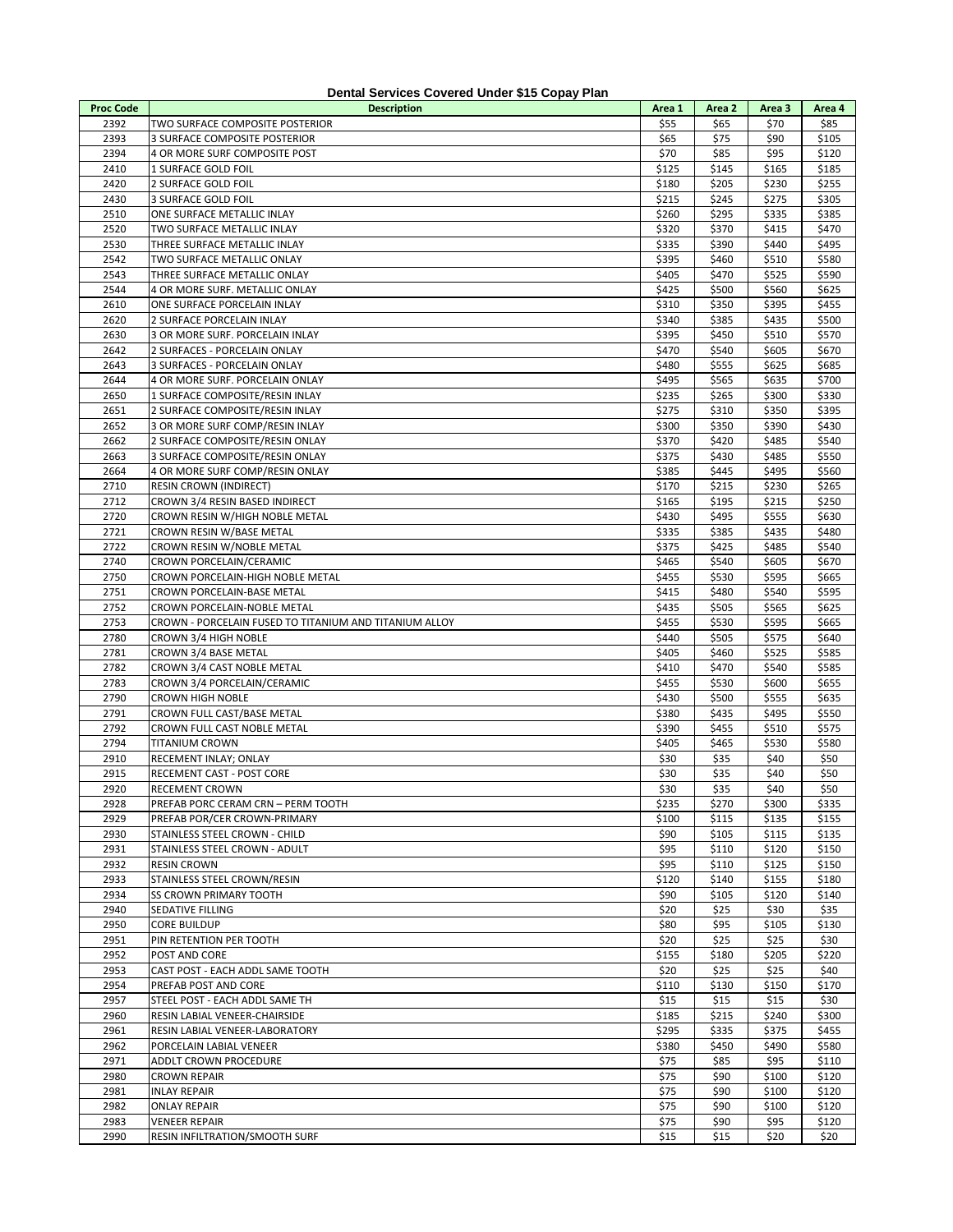| <b>Proc Code</b> | <b>Description</b>                                                | Area 1 | Area 2 | Area 3 | Area 4 |
|------------------|-------------------------------------------------------------------|--------|--------|--------|--------|
| 3110             | PULP CAP-DIRECT                                                   | \$20   | \$20   | \$25   | \$30   |
| 3120             | PULP CAP-INDIRECT                                                 | \$15   | \$20   | \$25   | \$25   |
| 3220             | THERAPEUTIC PULPOTOMY                                             | \$40   | \$45   | \$50   | \$60   |
| 3221             | PULPAL DEBRIDEMENT                                                | \$25   | \$30   | \$35   | \$55   |
|                  |                                                                   |        |        |        |        |
| 3222             | PARTIAL PULPOTOMY - APEXOGENESIS                                  | \$40   | \$45   | \$50   | \$60   |
| 3230             | PULPAL THERAPY ANT/PRIMARY TOOTH                                  | \$110  | \$125  | \$145  | \$155  |
| 3240             | PULPAL THERAPY POST/PRIMARY TH                                    | \$140  | \$160  | \$175  | \$190  |
| 3310             | <b>ENDODONTIC THERAPY - ANTERIOR</b>                              | \$275  | \$315  | \$355  | \$415  |
| 3320             | <b>ENDODONTIC THERAPY BICUSPID</b>                                | \$325  | \$375  | \$430  | \$495  |
| 3330             | <b>ENDODONTIC THERAPY MOLAR</b>                                   | \$435  | \$495  | \$570  | \$625  |
| 3331             | TREATMENT OF ROOT CANAL OBSTRUCT                                  | \$80   | \$95   | \$105  | \$125  |
| 3332             | <b>INCOMPLETE ROOT CANAL THERAPY</b>                              | \$125  | \$145  | \$165  | \$205  |
|                  |                                                                   |        |        |        |        |
| 3333             | ROOT PERFORATION REPAIR                                           | \$70   | \$80   | \$90   | \$115  |
| 3346             | ROOT CANAL RETREAT/ANTERIOR                                       | \$335  | \$385  | \$435  | \$500  |
| 3347             | ROOT CANAL RETREAT/BICUSPID                                       | \$380  | \$440  | \$495  | \$575  |
| 3348             | ROOT CANAL RETREATMENT - MOLAR                                    | \$490  | \$560  | \$650  | \$720  |
| 3351             | APEXIFICATION - INITIAL VISIT                                     | \$115  | \$130  | \$150  | \$170  |
| 3352             | APEXIFICATION/RECALCIFICATION                                     | \$65   | \$70   | \$80   | \$100  |
| 3353             | APEXIFICATION - FINAL VISIT                                       | \$170  | \$190  | \$215  | \$255  |
| 3355             | PULPAL REGENERATION - INITIAL VISIT                               | \$65   | \$70   | \$80   | \$100  |
|                  |                                                                   |        |        |        |        |
| 3356             | PULPAL REGENERATION - INTERIM MEDICATION REPLACEMENT              | \$30   | \$35   | \$40   | \$50   |
| 3357             | PULPAL REGENERATION - COMPLETION OF TREATMENT                     | \$65   | \$70   | \$80   | \$100  |
| 3410             | APICOECTOMY - ANTERIOR                                            | \$255  | \$285  | \$320  | \$390  |
| 3421             | APICOECTOMY - BICUSPID                                            | \$285  | \$325  | \$370  | \$430  |
| 3425             | APICOECTOMY - MOLAR                                               | \$320  | \$370  | \$415  | \$480  |
| 3426             | APICOECTOMY - ADDITIONAL ROOT                                     | \$125  | \$135  | \$155  | \$180  |
| 3428             | BONE GRAFT IN CONJUNCTION WITH PERIRADICULAR SURGERY              | \$155  | \$195  | \$200  | \$255  |
| 3429             | BONE GRAFT IN CONJUNCTION WITH PERIRADICULAR SURGERY              | \$110  | \$130  | \$135  | \$150  |
|                  |                                                                   |        |        |        |        |
| 3430             | RETROGRADE FILLING - PER ROOT                                     | \$80   | \$90   | \$100  | \$125  |
| 3431             | BIOLOGIC MATERIALS TO AID IN SOFT AND OSSEOUS TISSUE REGENERATION | \$115  | \$130  | \$145  | \$180  |
| 3432             | GUIDED TISSUE REGENERATION; RESORBABLE BARRIER                    | \$165  | \$195  | \$215  | \$265  |
| 3450             | ROOT AMPUTATION - PER ROOT                                        | \$185  | \$210  | \$235  | \$270  |
| 3471             | SURG REPAIR OF ROOT RESORP-ANT                                    | \$190  | \$215  | \$240  | \$295  |
| 3472             | SURG RPR OF ROOT RESORP-PREMLR                                    | \$215  | \$245  | \$275  | \$325  |
| 3473             | SURG RPR OF ROOT RESORP- MOLAR                                    | \$240  | \$280  | \$310  | \$360  |
| 3501             | SURG EXP OF ROOT-ANTERIOR                                         | \$180  | \$210  | \$230  | \$270  |
|                  |                                                                   |        |        |        |        |
| 3502             | SURG EXP OF ROOT-PREMOLAR                                         | \$180  | \$210  | \$230  | \$270  |
| 3503             | SURG EXP OF ROOT-MOLAR                                            | \$180  | \$210  | \$230  | \$270  |
| 3920             | <b>HEMISECTION</b>                                                | \$150  | \$175  | \$200  | \$220  |
| 3921             | DECORONATION SUBM ERUP TOOTH                                      | \$135  | \$155  | \$175  | \$205  |
| 4210             | GINGIVECTOMY/PLASTY FULL QUAD                                     | \$205  | \$240  | \$270  | \$300  |
| 4211             | GINGIVECTOMY/PLASTY - 1-3 TEETH                                   | \$115  | \$135  | \$150  | \$165  |
| 4212             | GINGIVECTOMY/PLASTY W/REST-TOOTH                                  | \$35   | \$40   | \$45   | \$50   |
| 4240             | GINGIVAL FLAP PROC FULL QUAD                                      | \$225  | \$260  | \$290  | \$340  |
| 4241             | GINGIVAL FLAP 1 - 3 TEETH                                         | \$140  | \$170  | \$180  | \$220  |
|                  |                                                                   | \$120  |        |        |        |
| 4245             | APICALLY POSITIONED FLAP                                          |        | \$135  | \$155  | \$185  |
| 4249             | <b>CROWN LENGTHENING</b>                                          | \$335  | \$375  | \$440  | \$470  |
| 4260             | OSSEOUS SURGERY - 4 OR MORE TH                                    | \$460  | \$520  | \$595  | \$670  |
| 4261             | <b>OSSEOUS SURGERY 1 - 3 TEETH</b>                                | \$290  | \$335  | \$390  | \$445  |
| 4263             | <b>BONE GRAFT - FIRST SITE</b>                                    | \$160  | \$195  | \$200  | \$255  |
| 4264             | BONE GRAFT - ADDITIONAL SITE                                      | \$110  | \$130  | \$135  | \$150  |
| 4265             | <b>BIOLOGIC MATERIALS</b>                                         | \$115  | \$130  | \$145  | \$180  |
| 4266             | GTR - RESORBABLE BARRIER                                          | \$170  | \$200  | \$215  | \$270  |
| 4267             | GTR - NONRESORBABLE BARRIER                                       | \$205  | \$235  | \$275  | \$320  |
|                  |                                                                   |        |        |        |        |
| 4268             | SURGICAL REVISION PROCEDURE                                       | \$60   | \$65   | \$75   | \$105  |
| 4270             | PEDICLE SOFT TISSUE GRAFT                                         | \$255  | \$290  | \$325  | \$410  |
| 4273             | AUTOGENOUS TISSUE GRAFT                                           | \$400  | \$470  | \$535  | \$595  |
| 4274             | DISTAL/PROXIML WEDGE                                              | \$150  | \$165  | \$185  | \$225  |
| 4275             | NON AUTOGENOUS TISSUE GRAFT                                       | \$385  | \$440  | \$500  | \$560  |
| 4276             | COMBINED TISSUE GRAFTING/TOOTH                                    | \$415  | \$480  | \$540  | \$620  |
| 4277             | FREE SOFT TISSUE GRAFT 1ST TOOTH                                  | \$335  | \$380  | \$435  | \$495  |
| 4278             | FREE SOFT TISSUE GRAFT-ADDL TOOTH                                 | \$170  | \$190  | \$220  | \$250  |
|                  |                                                                   |        |        |        |        |
| 4283             | SUBEPITHELIAL TISSUE GRAFT/ADD'L                                  | \$200  | \$235  | \$265  | \$295  |
| 4285             | SOFT TISSUE ALLOGRAFT ADDITIONAL                                  | \$190  | \$220  | \$250  | \$275  |
| 4341             | SCALING/ROOT PLANING - PER QUAD.                                  | \$85   | \$100  | \$110  | \$130  |
| 4342             | SCALING & ROOT PLANING 1-3 TEETH                                  | \$55   | \$65   | \$70   | \$85   |

4342 SCALING & ROOT PLANING 1-3 TEETH \$55 \$65 \$70 \$85<br>4346 SCALING GINGIVAL INFLAMMATION \$15 \$15 \$15 \$15 \$15 4346 SCALING GINGIVAL INFLAMMATION<br>4355 FULL MOUTH DEBRIDEMENT RESOLUTION AND SAST \$15 \$15 \$15 \$15 \$15 \$15 \$15<br>4355 FULL MOUTH DEBRIDEMENT FULL MOUTH DEBRIDEMENT \$45 \$55 \$60 \$75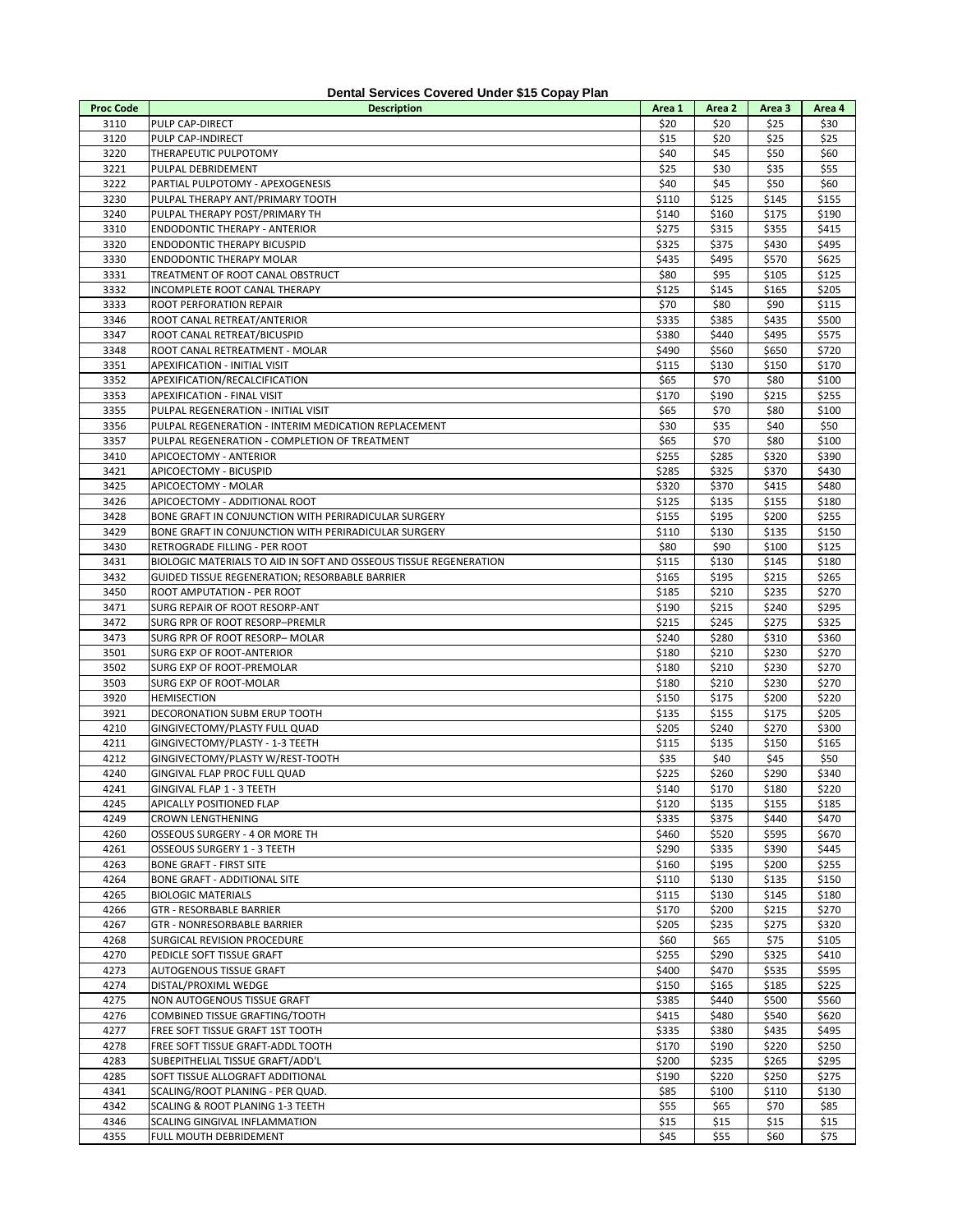|                  | Dental Services Covered Under \$15 Copay Flan                        |         |         |         |         |
|------------------|----------------------------------------------------------------------|---------|---------|---------|---------|
| <b>Proc Code</b> | <b>Description</b>                                                   | Area 1  | Area 2  | Area 3  | Area 4  |
| 4381             | DELIVERY OF ANTIMICROBIAL AGENTS                                     | \$40    | \$45    | \$50    | \$60    |
| 4910             | PERIODONTAL MAINTENANCE                                              | \$35    | \$40    | \$50    | \$55    |
| 4920             | <b>DRESSING CHANGE</b>                                               | \$25    | \$25    | \$30    | \$35    |
| 5110             | COMPLETE UPPER DENTURE                                               | \$560   | \$635   | \$730   | \$830   |
| 5120             | <b>COMPLETE LOWER DENTURE</b>                                        | \$560   | \$635   | \$730   | \$830   |
| 5130             | IMMEDIATE DENTURE MAXILLARY                                          | \$600   | \$690   | \$795   | \$900   |
| 5140             | IMMEDIATE DENTURE MANDIBULAR                                         | \$600   | \$690   | \$795   | \$900   |
| 5211             | UPPER PARTIAL DENTURE - RESIN                                        | \$415   | \$480   | \$540   | \$605   |
| 5212             | LOWER PARTIAL DENTURE - RESIN                                        | \$415   | \$480   | \$540   | \$605   |
| 5213             |                                                                      |         | \$765   |         | \$965   |
|                  | UPPER PARTIAL DENTURE - CAST                                         | \$680   |         | \$860   |         |
| 5214             | LOWER PARTIAL DENTURE - CAST                                         | \$680   | \$765   | \$860   | \$965   |
| 5221             | IMMEDIATE MAX PARTIAL RESIN                                          | \$415   | \$480   | \$540   | \$605   |
| 5222             | IMMEDIATE MAND PARTIAL RESIN                                         | \$415   | \$480   | \$540   | \$605   |
| 5223             | IMMEDIATE MAX PARTIAL METAL                                          | \$680   | \$765   | \$860   | \$965   |
| 5224             | IMMEDIATE MAND PARTIAL METAL                                         | \$680   | \$765   | \$860   | \$965   |
| 5225             | UPPER PARTIAL DENTURE - FLEXIBLE                                     | \$500   | \$580   | \$640   | \$700   |
| 5226             | LOWER PARTIAL DENTURE - FLEXIBLE                                     | \$500   | \$580   | \$640   | \$700   |
| 5227             | IMMEDIATE MAXILLARY PART DENT                                        | \$415   | \$480   | \$540   | \$605   |
| 5228             | IMMEDIATE MANDIBULAR PART DENT                                       | \$415   | \$480   | \$540   | \$605   |
| 5282             | REMOV UNILATERAL PART DENT MAX                                       | \$255   | \$290   | \$335   | \$405   |
|                  |                                                                      |         |         |         |         |
| 5283             | REMOV UNILATERAL PART DENT MAND                                      | \$255   | \$290   | \$335   | \$405   |
| 5284             | REMOVABLE UNILATERAL PARTIAL DENTURE - ONE PIECE, PER QUADRANT       | \$130   | \$145   | \$170   | \$200   |
| 5286             | REMOVABLE UNILATERAL PARTIAL DENTURE - ONE PIECE RESIN, PER QUADRANT | \$130   | \$145   | \$170   | \$200   |
| 5410             | ADJUST UPPER COMPLETE DENTURE                                        | \$25    | \$30    | \$35    | \$40    |
| 5411             | ADJUST LOWER COMPLETE DENTURE                                        | \$25    | \$30    | \$35    | \$40    |
| 5421             | ADJUST UPPER PARTIAL DENTURE                                         | \$25    | \$30    | \$35    | \$40    |
| 5422             | ADJUST LOWER PARTIAL DENTURE                                         | \$25    | \$30    | \$35    | \$40    |
| 5511             | REPAIR DENTURE BASE MANDIBULAR                                       | \$80    | \$90    | \$105   | \$115   |
| 5512             | REPAIR DENTURE BASE MAXILLARY                                        | \$80    | \$90    | \$105   | \$115   |
| 5520             | REPLACE TH ON DENTURE-PER TH                                         | \$65    | \$75    | \$90    | \$100   |
| 5611             | REPAIR RESIN PARTIAL MANDIBULAR                                      | \$60    | \$70    | \$80    | \$95    |
|                  |                                                                      |         |         |         |         |
| 5612             | REPAIR RESIN PARTIAL MAXILLARY                                       | \$60    | \$70    | \$80    | \$95    |
| 5621             | REPAIR CAST PARTIAL MANDIBULAR                                       | \$70    | \$85    | \$95    | \$115   |
| 5622             | REPAIR CAST PARTIAL MAXILLARY                                        | \$70    | \$85    | \$95    | \$115   |
| 5630             | REPAIR/REPLACE BROKEN CLASP                                          | \$65    | \$75    | \$85    | \$105   |
| 5640             | REPLACE TOOTH ON DENTURE                                             | \$70    | \$75    | \$85    | \$100   |
| 5650             | ADD TOOTH TO DENTURE                                                 | \$70    | \$85    | \$95    | \$110   |
| 5660             | ADD CLASP PARTIAL DENTURE                                            | \$90    | \$105   | \$120   | \$135   |
| 5670             | REPLACE MAX TEETH & FRAMEWORK                                        | \$180   | \$205   | \$230   | \$260   |
| 5671             | REPLACE MAND. TEETH & FRAMEWORK                                      | \$185   | \$205   | \$240   | \$265   |
| 5710             | REBASE COMPLETE UPPER DENTURE                                        | \$205   | \$235   | \$265   | \$300   |
| 5711             | REBASE COMPLETE LOWER DENTURE                                        | \$200   | \$230   | \$260   | \$295   |
| 5720             | REBASE UPPER PARTIAL DENTURE                                         |         |         |         |         |
|                  |                                                                      | \$180   | \$205   | \$235   | \$275   |
| 5721             | REBASE LOWER PARTIAL DENTURE                                         | \$180   | \$205   | \$235   | \$270   |
| 5725             | <b>REBASE HYBRID PROSTHESIS</b>                                      | \$205   | \$235   | \$265   | \$300   |
| 5730             | RELINE UPPER DENTURE - CHAIRSIDE                                     | \$115   | \$135   | \$155   | \$175   |
| 5731             | RELINE LOWER DENTURE - CHAIRSIDE                                     | \$115   | \$130   | \$150   | \$180   |
| 5740             | RELINE UPPER DENTURE - CHAIRSIDE                                     | \$95    | \$110   | \$125   | \$155   |
| 5741             | RELINE LOWER DENTURE - CHAIRSIDE                                     | \$95    | \$110   | \$125   | \$155   |
| 5750             | RELINE UPPER DENTURE - LAB                                           | \$175   | \$195   | \$230   | \$250   |
| 5751             | RELINE LOWER DENTURE - LAB                                           | \$170   | \$195   | \$225   | \$250   |
| 5760             | RELINE UPPER DENTURE - LAB                                           | \$150   | \$175   | \$195   | \$230   |
| 5761             | RELINE LOWER DENTURE - LAB                                           | \$150   | \$170   | \$200   | \$230   |
| 5765             | SFT LINER COMPL/PART REMOV DENT                                      | \$175   | \$195   | \$230   | \$250   |
|                  |                                                                      |         |         |         |         |
| 5850             | TISSUE CONDITIONING - UPPER                                          | \$55    | \$65    | \$75    | \$85    |
| 5851             | TISSUE CONDITIONING - LOWER                                          | \$55    | \$65    | \$75    | \$85    |
| 5863             | OVERDENTURE - COMPLETE MAXILLARY                                     | \$730   | \$820   | \$935   | \$1,075 |
| 5864             | OVERDENTURE - PARTIAL MAXILLARY                                      | \$655   | \$745   | \$855   | \$955   |
| 5865             | OVERDENTURE - COMPLETE MANDIBULAR                                    | \$730   | \$820   | \$940   | \$1,080 |
| 5866             | OVERDENTURE - PARTIAL MANDIBULAR                                     | \$655   | \$745   | \$855   | \$955   |
| 5876             | METL SUBSC TO ACR DENT PER ARCH                                      | \$140   | \$160   | \$185   | \$210   |
| 6010             | ENDOSTEAL IMPLANT                                                    | \$860   | \$985   | \$1,115 | \$1,225 |
| 6012             | PLACEMENT OF INTERIM IMPLANT                                         | \$830   | \$960   | \$1,085 | \$1,190 |
| 6013             | SURGICAL PLACEMENT OF MINI IMPLANT                                   | \$850   | \$975   | \$1,105 | \$1,210 |
| 6040             | EPOSTEAL IMPLANT                                                     | \$1,585 | \$1,805 | \$2,055 | \$2,315 |
|                  |                                                                      |         |         |         |         |
| 6050             | TRANSOSTEAL IMPLANT                                                  | \$1,935 | \$2,205 | \$2,510 | \$2,735 |
| 6055             | IMPLANT CONNECTING BAR                                               | \$385   | \$425   | \$505   | \$630   |
| 6056             | PREFAB IMPLANT ABUTMENT                                              | \$300   | \$335   | \$380   | \$395   |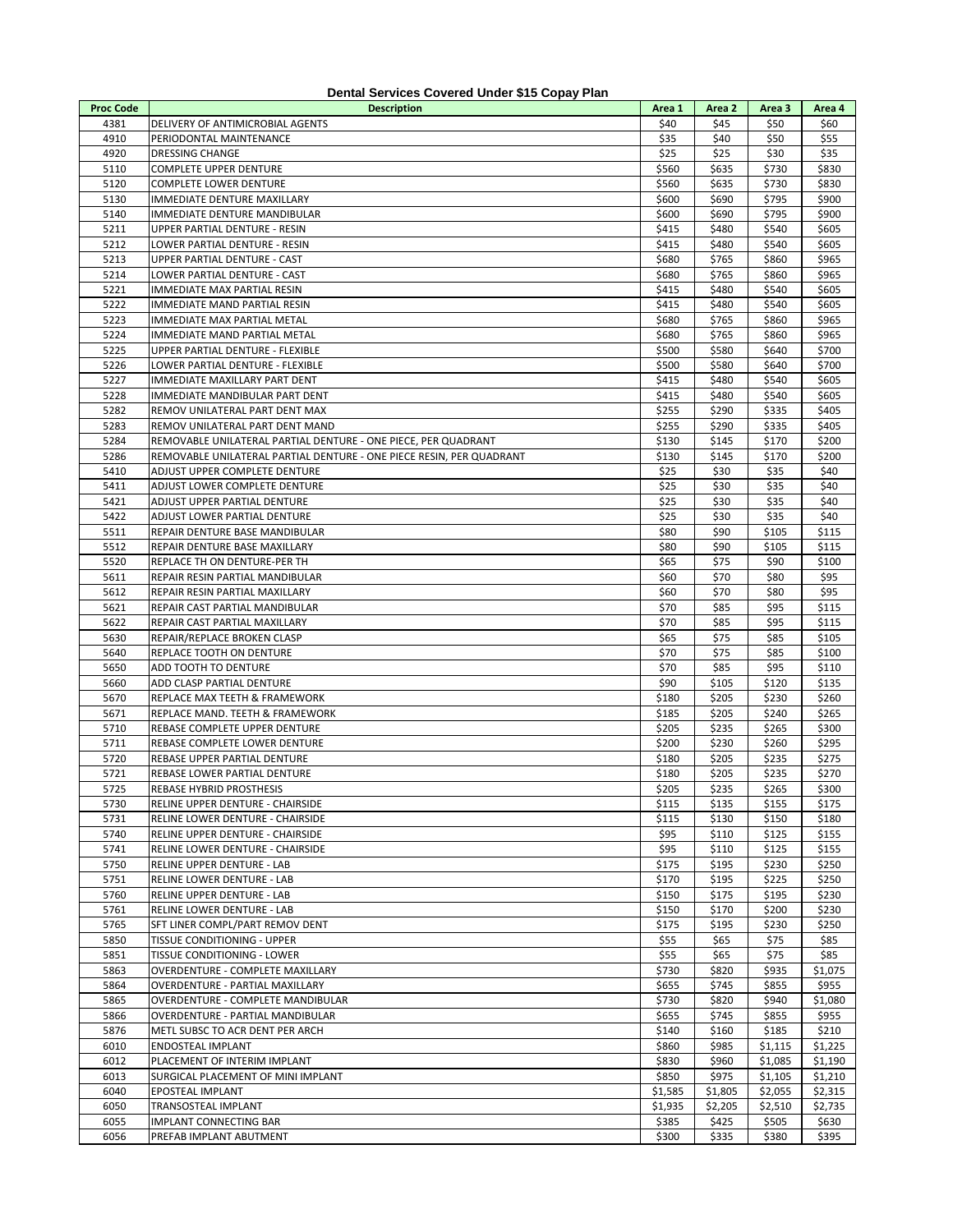| Dental Services Covered Under \$15 Copay Plan |                                                                                                                   |                  |                  |                  |                  |  |  |  |  |  |
|-----------------------------------------------|-------------------------------------------------------------------------------------------------------------------|------------------|------------------|------------------|------------------|--|--|--|--|--|
| <b>Proc Code</b>                              | <b>Description</b>                                                                                                | Area 1           | Area 2           | Area 3           | Area 4           |  |  |  |  |  |
| 6057                                          | <b>CUSTOM IMPLANT ABUTMENT</b>                                                                                    | \$385            | \$435            | \$495            | \$510            |  |  |  |  |  |
| 6058                                          | IMPLANT CROWN - PORCELAIN                                                                                         | \$570            | \$640            | \$735            | \$780            |  |  |  |  |  |
| 6059                                          | IMPLANT CROWN- PORCEL-HIGH NOBLE                                                                                  | \$535            | \$605            | \$700            | \$760            |  |  |  |  |  |
| 6060                                          | IMPLANT CROWN- PORCEL BASE METAL                                                                                  | \$485            | \$550            | \$630            | \$675            |  |  |  |  |  |
| 6061                                          | IMPLANT CROWN-PORCEL NOBLE METAL                                                                                  | \$515            | \$585            | \$675            | \$710            |  |  |  |  |  |
| 6062                                          | IMPLANT CROWN - CAST HIGH NOBLE                                                                                   | \$515            | \$585            | \$665            | \$740            |  |  |  |  |  |
| 6063                                          | IMPLANT CROWN - CAST BASE METAL                                                                                   | \$445            | \$505            | \$570            | \$615            |  |  |  |  |  |
| 6064<br>6065                                  | IMPLANT CROWN - CAST NOBLE METAL<br><b>IMPLANT CROWN - PORCELAIN</b>                                              | \$475<br>\$560   | \$540<br>\$630   | \$620<br>\$730   | \$665<br>\$790   |  |  |  |  |  |
| 6066                                          | IMPLANT CROWN - PORCELAIN-METAL                                                                                   | \$540            | \$610            | \$705            | \$785            |  |  |  |  |  |
| 6067                                          | <b>IMPLANT CROWN - METAL</b>                                                                                      | \$520            | \$585            | \$670            | \$735            |  |  |  |  |  |
| 6068                                          | IMPLANT RETAINER - PORCELAIN                                                                                      | \$545            | \$620            | \$705            | \$750            |  |  |  |  |  |
| 6069                                          | IMPLANT RETAINER - PORCEL-METAL                                                                                   | \$525            | \$600            | \$685            | \$725            |  |  |  |  |  |
| 6070                                          | IMPLANT RETAINER - BASE METAL                                                                                     | \$480            | \$540            | \$620            | \$655            |  |  |  |  |  |
| 6071                                          | IMPLANT RETAINER - NOBLE METAL                                                                                    | \$505            | \$575            | \$660            | \$695            |  |  |  |  |  |
| 6072                                          | IMPLANT RETAINER - HIGH NOBLE                                                                                     | \$500            | \$565            | \$650            | \$690            |  |  |  |  |  |
| 6073                                          | IMPLANT RETAINER - BASE METAL                                                                                     | \$415            | \$470            | \$535            | \$580            |  |  |  |  |  |
| 6074                                          | IMPLANT RETAINER - NOBLE METAL                                                                                    | \$455            | \$515            | \$590            | \$635            |  |  |  |  |  |
| 6075                                          | IMPLANT RETAINER - CERAMIC                                                                                        | \$525            | \$590            | \$675            | \$715            |  |  |  |  |  |
| 6076                                          | IMPLANT RETAINER - HIGH NOBLE                                                                                     | \$520            | \$590            | \$680            | \$725            |  |  |  |  |  |
| 6077                                          | IMPLANT RETAINER-CAST-HIGH NOBLE                                                                                  | \$490            | \$555            | \$635            | \$685            |  |  |  |  |  |
| 6080                                          | IMPLANT MAINTENANCE PROCEDURES                                                                                    | \$45             | \$45             | \$55             | \$70             |  |  |  |  |  |
| 6081                                          | SCALING AND DEBRIDEMENT IMPLANT                                                                                   | \$20             | \$25             | \$25             | \$35             |  |  |  |  |  |
| 6082                                          | IMPLANT SUPPORTED CROWN - PORCELAIN FUSED TO BASE ALLOYS                                                          | \$485            | \$550            | \$630            | \$675            |  |  |  |  |  |
| 6083                                          | IMPLANT SUPPORTED CROWN - PORCELAIN FUSED TO NOBLE ALLOYS                                                         | \$515            | \$585            | \$675            | \$710            |  |  |  |  |  |
| 6084                                          | IMPLANT SUPPORTED CROWN - PORCELAIN FUSED TO TITANIUM                                                             | \$485            | \$550            | \$630            | \$670            |  |  |  |  |  |
| 6086                                          | IMPLANT SUPPORTED CROWN - PREDOMINANTLY BASE ALLOYS                                                               | \$445            | \$505            | \$570            | \$615            |  |  |  |  |  |
| 6087                                          | IMPLANT SUPPORTED CROWN - NOBLE ALLOYS                                                                            | \$475            | \$540            | \$620            | \$665            |  |  |  |  |  |
| 6088                                          | IMPLANT SUPPORTED CROWN - TITANIUM AND TITANIUM ALLOYS                                                            | \$485            | \$550            | \$630            | \$670            |  |  |  |  |  |
| 6090                                          | REPAIR IMPLANT PROSTHESIS                                                                                         | \$105            | \$115            | \$130            | \$155            |  |  |  |  |  |
| 6091                                          | PRECISION ATTACHMENT REPLACEMENT                                                                                  | \$175            | \$200            | \$225            | \$270            |  |  |  |  |  |
| 6092                                          | RECEMENT IMPLANT CROWN                                                                                            | \$30             | \$35             | \$40             | \$50             |  |  |  |  |  |
| 6093<br>6094                                  | RECEMENT IMPLANT FIXED DENTURE<br>IMPLANT CROWN - TITANIUM                                                        | \$50<br>\$485    | \$55<br>\$550    | \$65<br>\$630    | \$80<br>\$670    |  |  |  |  |  |
| 6095                                          | REPAIR IMPLANT ABUTMENT; REPORT                                                                                   | \$110            | \$130            | \$145            | \$175            |  |  |  |  |  |
| 6096                                          | REMOVE BROKEN IMPLANT SCREW                                                                                       | \$15             | \$15             | \$20             | \$25             |  |  |  |  |  |
| 6097                                          | ABUTMENT SUPPORTED CROWN - PORCELAIN FUSED TO TITANIUM AND TITANIUM ALLOYS                                        | \$540            | \$610            | \$705            | \$785            |  |  |  |  |  |
| 6098                                          | IMPLANT SUPPORTED RETAINER - PORCELAIN FUSED TO BASE ALLOYS                                                       | \$480            | \$540            | \$620            | \$655            |  |  |  |  |  |
| 6099                                          | IMPLANT SUPPORTED RETAINER FOR FPD - PORCELAIN TO NOBLE ALLOYS                                                    | \$505            | \$575            | \$660            | \$695            |  |  |  |  |  |
| 6100                                          | IMPLANT REMOVAL; BY REPORT                                                                                        | \$145            | \$160            | \$185            | \$250            |  |  |  |  |  |
| 6101                                          | DEBRIDEMENT PERIIMPLANT DEFECT                                                                                    | \$45             | \$50             | \$55             | \$65             |  |  |  |  |  |
| 6102                                          | DEBRIDE/OSS PERIIMPLANT DEFECT                                                                                    | \$85             | \$100            | \$115            | \$130            |  |  |  |  |  |
| 6103                                          | BONE GRAFT/PERIIMPLANT DEFECT                                                                                     | \$190            | \$225            | \$250            | \$300            |  |  |  |  |  |
| 6104                                          | BONE GRAFT IMPLANT PLACEMENT                                                                                      | \$190            | \$225            | \$250            | \$305            |  |  |  |  |  |
| 6110                                          | IMPLANT OVERDENTURE-MAXILLARY                                                                                     | \$1,210          | \$1,365          | \$1,505          | \$1,685          |  |  |  |  |  |
| 6111                                          | IMPLANT OVERDENTURE-MANDIBULAR                                                                                    | \$1,210          | \$1,365          | \$1,505          | \$1,685          |  |  |  |  |  |
| 6112                                          | IMPLANT OVERDENTURE PARTIAL-MAX                                                                                   | \$1,060          | \$1,235          | \$1,370          | \$1,550          |  |  |  |  |  |
| 6113                                          | IMPLANT OVERDENTURE PARTIAL-MAND                                                                                  | \$1,060          | \$1,235          | \$1,370          | \$1,550          |  |  |  |  |  |
| 6114                                          | IMPLANT SUPP FIXED DENTURE MAX                                                                                    | \$1,775          | \$2,020          | \$2,295          | \$2,350          |  |  |  |  |  |
| 6115                                          | IMPLANT SUPP FIXED DENTUREMAND                                                                                    | \$1,775          | \$2,020          | \$2,295          | \$2,350          |  |  |  |  |  |
| 6116                                          | IMPLANT SUPP FIXED PARTIAL MAX                                                                                    | \$1,835          | \$2,070          | \$2,395          | \$2,485          |  |  |  |  |  |
| 6117<br>6120                                  | IMPLANT SUPP FIXED PARTIAL MAND<br>IMPLANT SUPPORTED RETAINER FOR FPD - PORCELAIN TO TITANIUM AND TITANIUM ALLOYS | \$1,835<br>\$470 | \$2,070<br>\$530 | \$2,395<br>\$610 | \$2,485<br>\$640 |  |  |  |  |  |
| 6121                                          | IMPLANT SUPPORTED RETAINER FOR FPD - PORCELAIN TO BASE ALLOYS                                                     | \$415            | \$470            | \$535            | \$580            |  |  |  |  |  |
| 6122                                          | IMPLANT SUPPORTED RETAINER FOR FPD - NOBLE ALLOYS                                                                 | \$455            | \$515            | \$590            | \$635            |  |  |  |  |  |
| 6123                                          | IMPLANT SUPPORTED RETAINER FOR FPD - TITANIUM AND TITANIUM ALLOYS                                                 | \$470            | \$530            | \$610            | \$640            |  |  |  |  |  |
| 6190                                          | <b>IMPLANT INDEX</b>                                                                                              | \$105            | \$115            | \$130            | \$145            |  |  |  |  |  |
| 6191                                          | SEMI-PRECISION ABUT - PLACEMENT                                                                                   | \$385            | \$435            | \$495            | \$510            |  |  |  |  |  |
| 6192                                          | SEMI-PRECISION ATTACH-PLACEM                                                                                      | \$290            | \$325            | \$370            | \$385            |  |  |  |  |  |
| 6194                                          | IMPLANT RETAINER - TITANIUM                                                                                       | \$470            | \$530            | \$610            | \$640            |  |  |  |  |  |
| 6195                                          | ABUTMENT SUPPORTED RETAINER - PORCELAIN FUSED TO TITANIUM AND TITANIUM ALLOYS                                     | \$490            | \$555            | \$635            | \$685            |  |  |  |  |  |
| 6205                                          | PONTIC - INDIRECT COMPOSITE                                                                                       | \$310            | \$360            | \$405            | \$455            |  |  |  |  |  |
| 6210                                          | PONTIC - CAST HIGH NOBLE                                                                                          | \$410            | \$475            | \$535            | \$610            |  |  |  |  |  |
| 6211                                          | PONTIC - CAST BASE METAL                                                                                          | \$365            | \$420            | \$475            | \$535            |  |  |  |  |  |
| 6212                                          | PONTIC - CAST NOBLE METAL                                                                                         | \$385            | \$440            | \$500            | \$565            |  |  |  |  |  |
| 6214                                          | PONTIC - TITANIUM                                                                                                 | \$385            | \$445            | \$500            | \$570            |  |  |  |  |  |
| 6240                                          | PONTIC - PORCELAIN - HIGH NOBLE                                                                                   | \$440            | \$495            | \$565            | \$630            |  |  |  |  |  |
| 6241                                          | PONTIC - PORCELAIN - BASE METAL                                                                                   | \$400            | \$455            | \$525            | \$565            |  |  |  |  |  |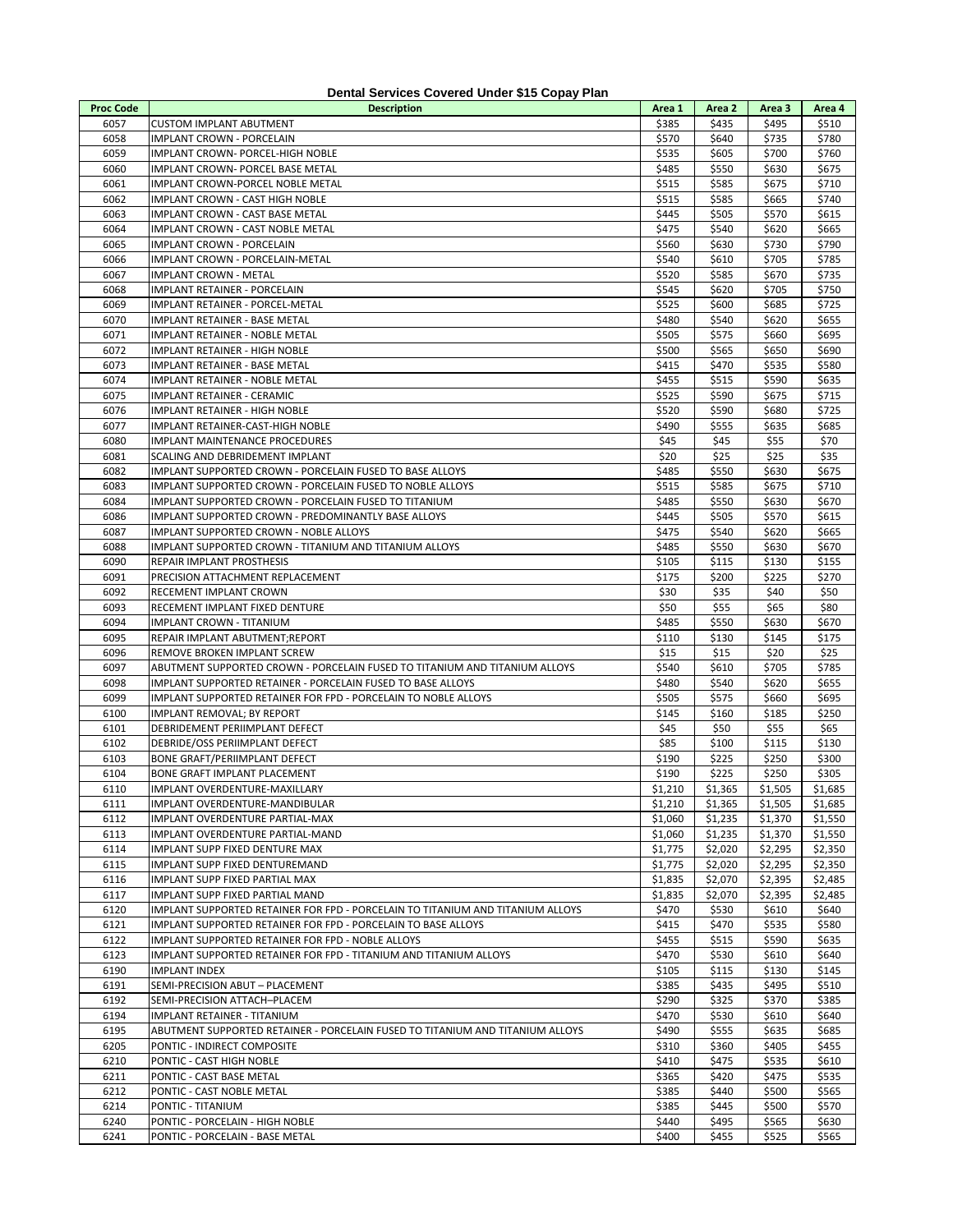| <b>Proc Code</b> | <b>Description</b>                                               | Area 1       | Area 2       | Area 3       | Area 4       |
|------------------|------------------------------------------------------------------|--------------|--------------|--------------|--------------|
| 6242             | PONTIC - PORCELAIN NOBLE METAL                                   | \$420        | \$480        | \$545        | \$600        |
| 6243             | PONTIC - PORCELAIN FUSED TO TITANIUM AND TITANIUM ALLOYS         | \$420        | \$480        | \$545        | \$600        |
| 6245             | PONTIC - PORCELAIN                                               | \$450        | \$515        | \$585        | \$660        |
| 6250             | PONTIC-RESIN W/HIGH NOBLE METAL                                  | \$425        | \$490        | \$555        | \$625        |
| 6251             | PONTIC - RESIN W/BASE METAL                                      | \$325        | \$370        | \$420        | \$465        |
| 6252             | PONTIC - RESIN W/NOBLE METAL                                     | \$350        | \$400        | \$455        | \$510        |
| 6545             | CAST METAL RETAINER                                              | \$175        | \$205        | \$230        | \$270        |
| 6548             | RETAINER - PORCELAIN/CERAMIC                                     | \$200        | \$225        | \$260        | \$350        |
| 6549             | RESIN RETAINER-FIXED PROSTHESIS                                  | \$150        | \$170        | \$195        | \$265        |
| 6600             | RETAINER INLAY CERAMIC 2 SURFACE                                 | \$400        | \$455        | \$520        | \$570        |
| 6601             | RETAINER INLAY CERAMIC 3 OR MORE                                 | \$410        | \$465        | \$530        | \$585        |
| 6602             | RETAINER INLAY HIGH NOBLE 2 SURF                                 | \$300        | \$340        | \$385        | \$435        |
| 6603             | RETAINER INLAY HIGH NOBLE 3-MORE                                 | \$325        | \$370        | \$425        | \$475        |
| 6604             | RETAINER INLAY METAL 2 SURF                                      | \$285        | \$325        | \$370        | \$410        |
| 6605             | RETAINER INLAY METAL 3-MORE                                      | \$305        | \$345        | \$395        | \$440        |
| 6606             | RETAINER INLAY CAST METAL 2 SURF                                 | \$290        | \$325        | \$375        | \$420        |
| 6607             | RETAINER INLAY CAST METAL 3-MORE                                 | \$320        | \$360        | \$415        | \$455        |
| 6608             | RETAINER ONLAY CERAMIC 2 SURF                                    | \$410        | \$465        | \$535        | \$580        |
| 6609             | RETAINER ONLAY CERAMIC 3 OR MORE                                 | \$420        | \$485        | \$550        | \$595        |
| 6610             | RETAINER ONLAY HIGH NOBLE 2 SURF                                 | \$345        | \$390        | \$440        | \$480        |
| 6611             | RETAINER ONLAY HIGH NOBLE 3 OR MORE                              | \$385        | \$440        | \$500        | \$550        |
| 6612             | RETAINER ONLAY BASE METAL 2 SURF                                 | \$330        | \$370        | \$420        | \$455        |
| 6613             | RETAINER ONLAY BASE METAL 3 OR MORE                              | \$375        | \$425        | \$485        | \$530        |
| 6614             | RETAINER ONLAY CAST NOBLE 2 SURF                                 | \$335        | \$380        | \$430        | \$465        |
| 6615             | RETAINER ONLAY CAST NOBLE 3 OR MORE                              | \$380        | \$430        | \$490        | \$530        |
| 6624             | RETAINER INLAY - TITANIUM                                        | \$280        | \$315        | \$365        | \$400        |
| 6634             | RETAINER ONLAY - TITANIUM                                        | \$330        | \$375        | \$425        | \$460        |
| 6710             | RETAINER CROWN INDIRECT RESIN                                    | \$315        | \$360        | \$410        | \$440        |
| 6720             | RETAINER CROWN-RESIN HIGH NOBLE                                  | \$425        | \$490        | \$555        | \$625        |
| 6721             | RETAINER CROWN-RESIN BASE METAL                                  | \$340        | \$385        | \$435        | \$475        |
| 6722             | RETAINER CROWN-RESIN NOBLE METAL                                 | \$365        | \$420        | \$475        | \$525        |
| 6740             | RETAINER CROWN-PORCELAIN/CERAMIC                                 | \$465        | \$535        | \$610        | \$685        |
| 6750             | RETAINER CROWN-PORC-HIGH NOBLE                                   | \$455        | \$530        | \$595        | \$665        |
| 6751             | RETAINER CROWN-PORC-BASE METAL                                   | \$415        | \$475        | \$540        | \$590        |
| 6752             | RETAINER CROWN-PORC-NOBLE METAL                                  | \$435        | \$505        | \$565        | \$625        |
| 6753             | RETAINER CROWN - PORCELAIN FUSED TO TITANIUM AND TITANIUM ALLOYS | \$435        | \$505        | \$565        | \$625        |
| 6780             | RETAINER CROWN 3/4 CAST HIGH NOBLE                               | \$430        | \$490        | \$555        | \$630        |
| 6781             | RETAINER CROWN 3/4 BASE METAL                                    | \$375        | \$425        | \$480        | \$535        |
| 6782             | RETAINER CROWN-3/4 NOBLE METAL                                   | \$395        | \$450        | \$510        | \$565        |
| 6783             | RETAINER CROWN-3/4 PORCELAIN                                     | \$440        | \$505        | \$575        | \$635        |
| 6784             | RETAINER CROWN - 3/4 - TITANIUM AND TITANIUM ALLOYS              | \$395        | \$450        | \$510        | \$565        |
| 6790             | RETAINER CROWN FULL CAST HIGH                                    | \$425        | \$485        | \$550        | \$615        |
| 6791             | RETAINER CROWN-FULL CAST BASE                                    | \$375        | \$425        | \$480        | \$540        |
| 6792             | RETAINER CROWN-FULL CAST NOBLE                                   | \$390        | \$450        | \$505        | \$585        |
| 6794             | RETAINER CROWN - TITANIUM                                        | \$395        | \$455        | \$515        | \$580        |
| 6920             | <b>CONNECTOR BAR</b>                                             | \$280        | \$320        | \$365        | \$400        |
| 6930             | RECEMENT BRIDGE                                                  | \$50         | \$60         | \$65         | \$80         |
| 6980             | <b>BRIDGE REPAIR; BY REPORT</b>                                  | \$75         | \$90         | \$95         | \$125        |
| 7111             | EXTRACT CORONAL REMNANTS                                         | \$45         | \$50         | \$60         | \$70         |
| 7140             | EXTRACT ERUPT TOOTH/EXPOSED ROOT                                 | \$50         | \$60         | \$65         | \$80         |
| 7210             | EXTRACT ERUPTED TOOTH - SURGICAL                                 | \$90         | \$105        | \$120        | \$140        |
| 7220             | EXTRACT IMPACTED TOOTH SOFT TISS                                 | \$115        | \$130        | \$150        | \$175        |
| 7230             | EXTRACT IMPACTED TOOTH PART BONY                                 | \$145        | \$165        | \$185        | \$215        |
| 7240             | EXTRACT IMPACTED TOOTH COMP BONY                                 | \$180        | \$210        | \$240        | \$260        |
| 7241             | EXT IMPACTED TOOTH BONY W/COMPL                                  | \$200        | \$235        | \$265        | \$295        |
| 7250             | REMOVE RESIDUAL ROOT                                             | \$95         | \$110        | \$130        | \$150        |
| 7251             | CORONECTOMY                                                      | \$180        | \$210        | \$235        | \$260        |
| 7260             | OROANTRAL FISTULA SURGERY                                        | \$300        | \$345        | \$390        | \$430        |
| 7261             | PRIM. SINUS PERFORATION CLOSURE                                  | \$315        | \$360        | \$410        | \$440        |
| 7270             | TOOTH REPLANTATION                                               | \$160        | \$180        | \$210        | \$245        |
| 7272             | TOOTH TRANSPLANTATION                                            | \$160        | \$180        | \$205        | \$235        |
| 7280<br>7282     | UNERUPTED TOOTH ACCESS                                           | \$175        | \$210        | \$235        | \$285        |
| 7287             | MOBILIZE TO AID ERUPTION                                         | \$155        | \$180        | \$205        | \$230        |
| 7288             | <b>CYTOLOGY SAMPLE</b><br><b>BRUSH BIOPSY</b>                    | \$35<br>\$35 | \$40<br>\$40 | \$45<br>\$45 | \$55<br>\$65 |
| 7290             | REPOSITION TEETH - SURGICAL                                      | \$165        | \$190        | \$215        | \$245        |
| 7291             | TRANSEPTAL/SUPRA FIBEROTOMY                                      | \$45         | \$55         | \$60         | \$75         |
| 7310             | ALVEOPLASTY - WITH EXTRACTIONS                                   | \$85         | \$95         | \$110        | \$130        |